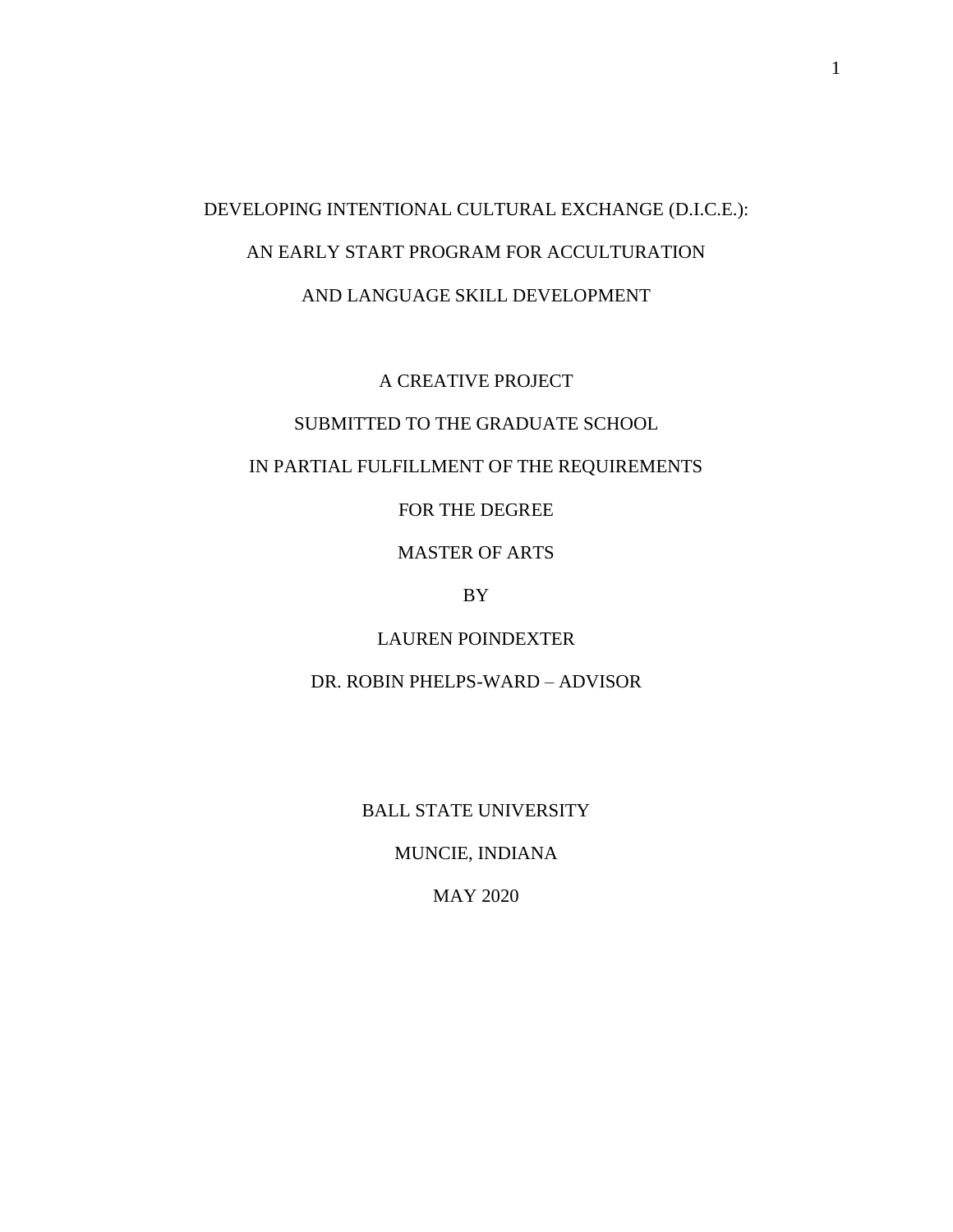## **Table of Contents**

<span id="page-1-0"></span>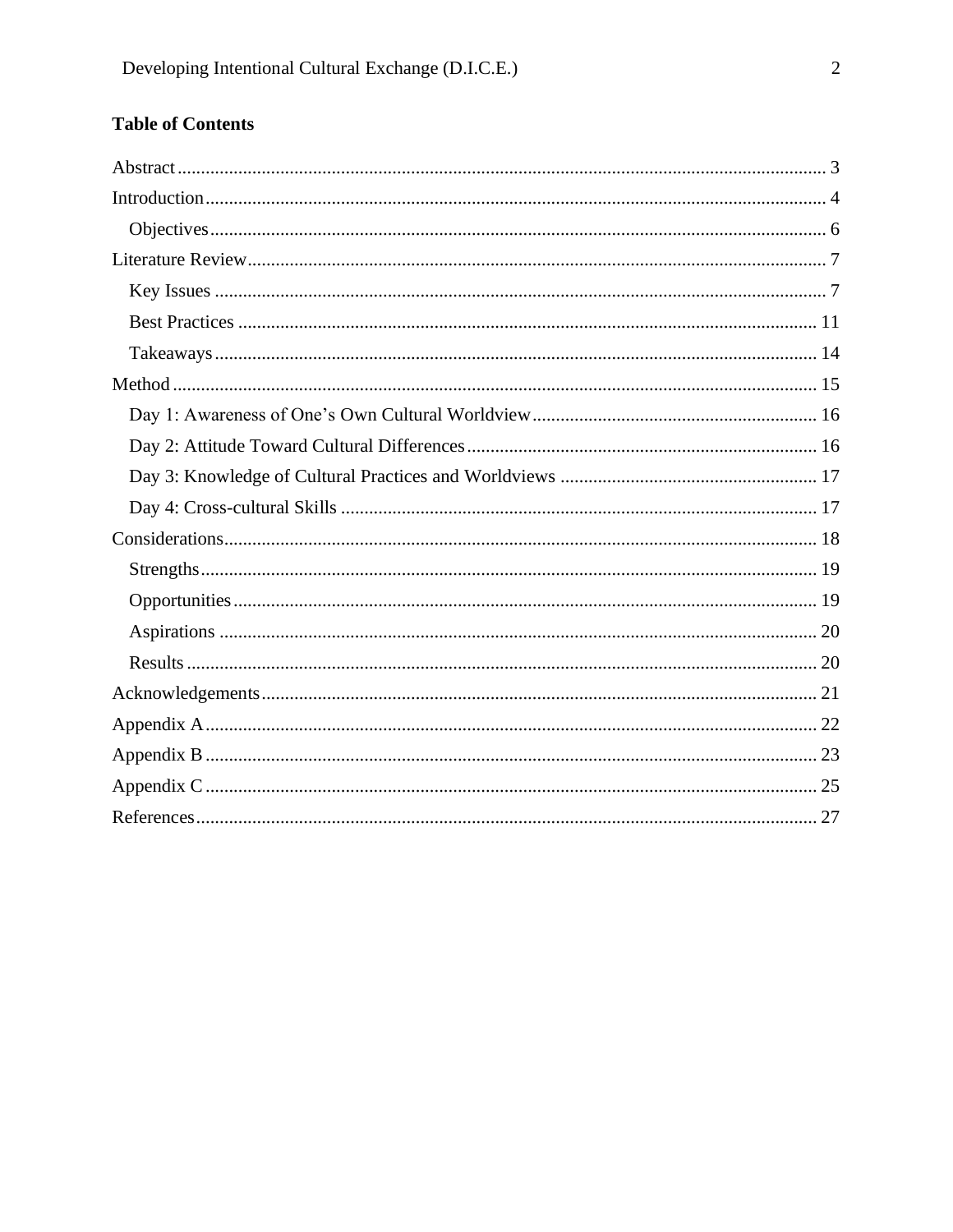#### **Abstract**

The early start program, D.I.C.E., aims to promote language proficiency and acculturation for international students, mutually beneficial cultural exchange and professional skill development for domestic students, and a skill set in cultural competence for all participants. D.I.C.E. would serve as a platform to promote resources underutilized by the undergraduate international student population at Ball State University, and promote similarly underutilized student organizations, like the International Ambassadors Association who host a bi-weekly English Enhancement program. The program would improve intentional cultural exchange and mutual academic success of international and domestic students through immersive experiences.

Through close partnership with Housing and Residence Life, specifically the Humanities Living Learning Community (LLC) staff, D.I.C.E. would be implemented in three phases. Phase 1 in Spring 2020 focuses on international student integration into the Humanities LLC. Phase 2 during the 2020-2021 academic year will incorporate English Education, Modern Language, and TESOL activities with the weekly academic program facilitated by the LLC. Phase 3 in Fall 2021 will permit early move-in for English Education, Modern Language, and TESOL majors, mirroring the move-in period for residential international students. The kickoff event would be a shopping trip for room amenities and food to be used for a cultural potluck, the central activity for cultural exchange and language skill development. The exchange would be furthered by academic initiatives throughout the year as a continuance of the program mission.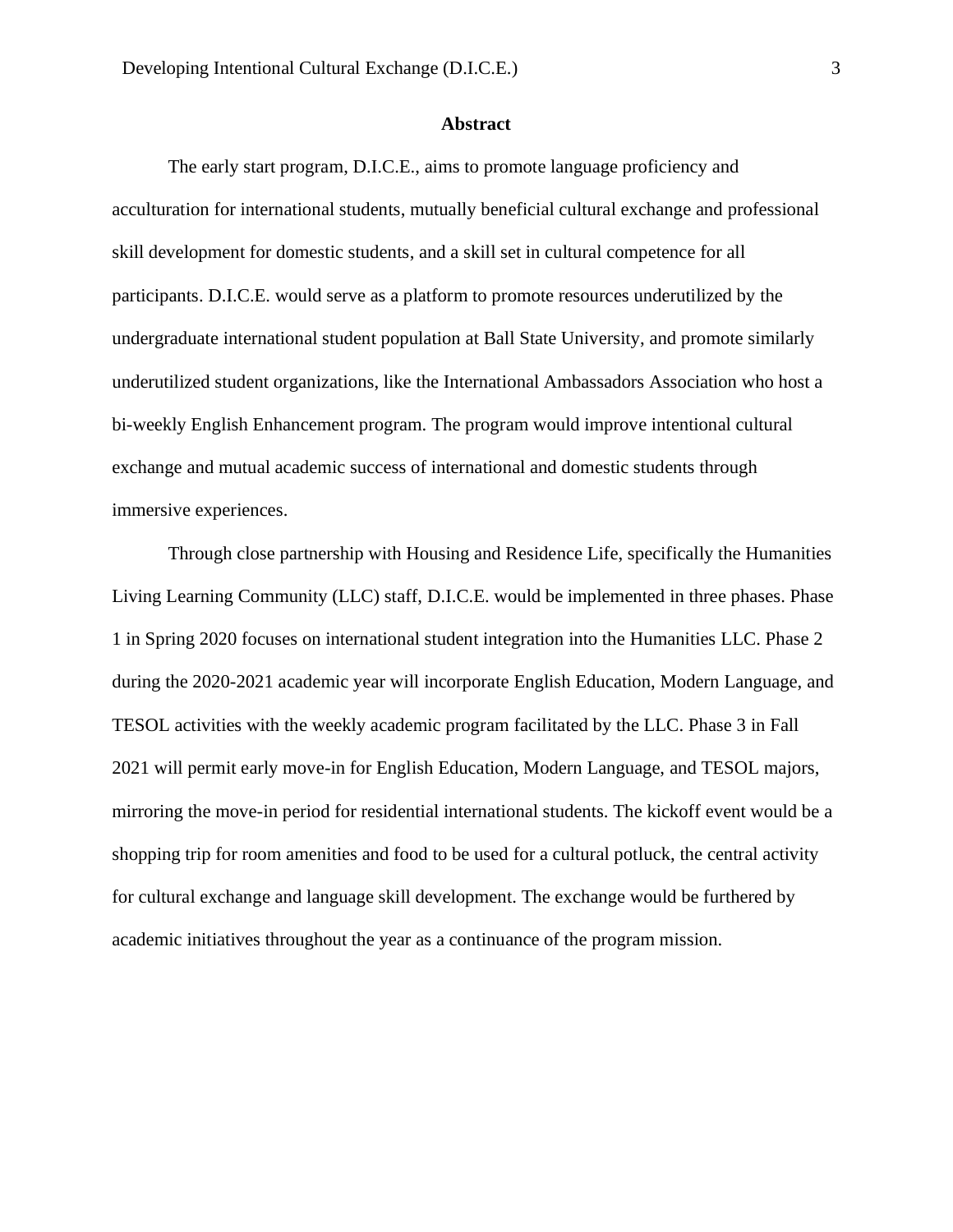## **Introduction**

<span id="page-3-0"></span>Studebaker East residence hall at Ball State University houses a diverse student population including first-year students, upperclassmen, transfer students, student athletes, as well as many international undergraduate students. The varied demographic profile provides a culturally and linguistically rich living environment for all residents. Studebaker East also contains the Humanities Living Learning Community (LLC) programming to the academic and career interests of students with majors and minors such as English Education, Modern Languages, and Teaching English to Speakers of Other Languages (TESOL). An undergraduate student paraprofessional, called an Academic Peer Mentor (APM), aids in facilitating student learning and academic success in the LLC through individualized support, academic programming, marketing, and program assessment (Housing and Residence Life, n.d.). Each APM is most intimately familiar with the resources related to their themed LLC but are trained to help any student residing in the residence hall.

The Humanities APM in Studebaker East most notably encounters international students, specifically English language learners, without intentional resources for cultural exchange. Arthur (2017) speaks to how the lack of social resources negatively impacts the students' ability to succeed at sociocultural integration. Undergraduate students who go on to graduate education in the United States can struggle with standardized testing used as a measure of English cultural competency often exacerbated by the lack of cultural capital gained during their time in the residence hall (Redden, 2019). The APM similarly meets with English Education, Modern Languages, and TESOL (Teaching English to Speakers of Other Languages) students who lack developed pathways in an extracurricular environment on campus to enhance their knowledge gleaned in the classroom.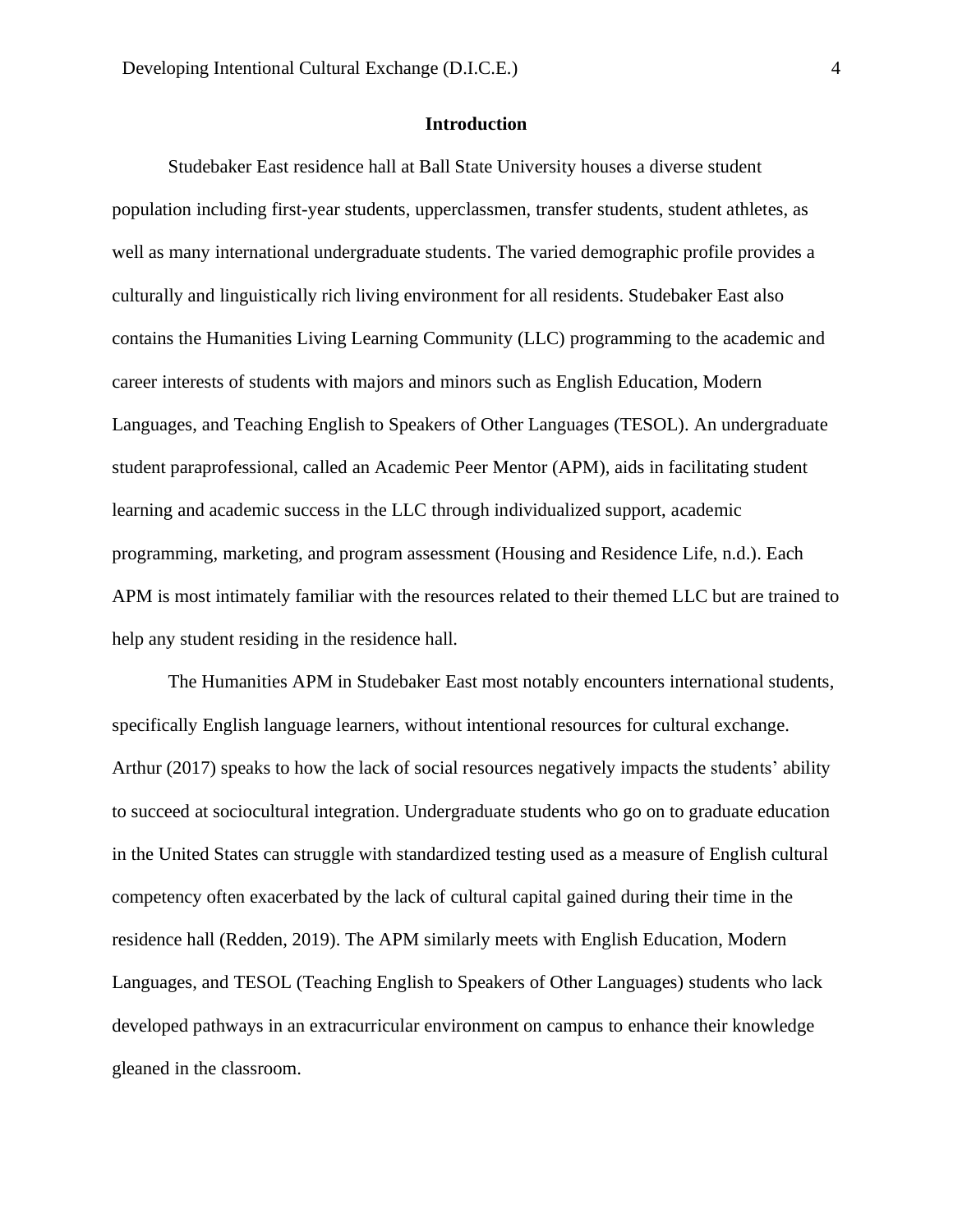There presently exists a lack of crossover between international English language learners and domestic students at Ball State. Language fluency is a significant barrier in this division as is patience and willingness to vary communication styles. Many undergraduate students, both domestic and international, have not critically reflected on their own worldview. Such lack of reflection inhibits students from being able to develop positive attitudes toward cultural differences or dismantle their negative attitudes. What is needed is a forum for exposure to different cultural practices and world views. Such experiences may help both student groups develop their cross-cultural skills.

Given the capacity for international and domestic students to learn from one another, the APM and Studebaker East hall staff are well positioned to execute an intentional activity for the community that fosters cultural exchange and language acquisition. This proposed early start program would promote cultural competence and language proficiency for international students while providing mutually beneficial cultural exchange and language skill development for domestic students. Such a program would be significant to developing a more cohesive hall community.

Developing Intentional Cultural Exchange (D.I.C.E.) would serve as a platform to promote resources underutilized by the international population and residents of the Humanities LLC, throughout the academic year. The program would also promote similarly underutilized student organizations and groups, like the International Ambassadors Association who host a biweekly English Enhancement program for English language learners and those interested in teaching the English language. The program would significantly improve intentional cultural exchange and mutual academic success of international and domestic students through immersive experiences.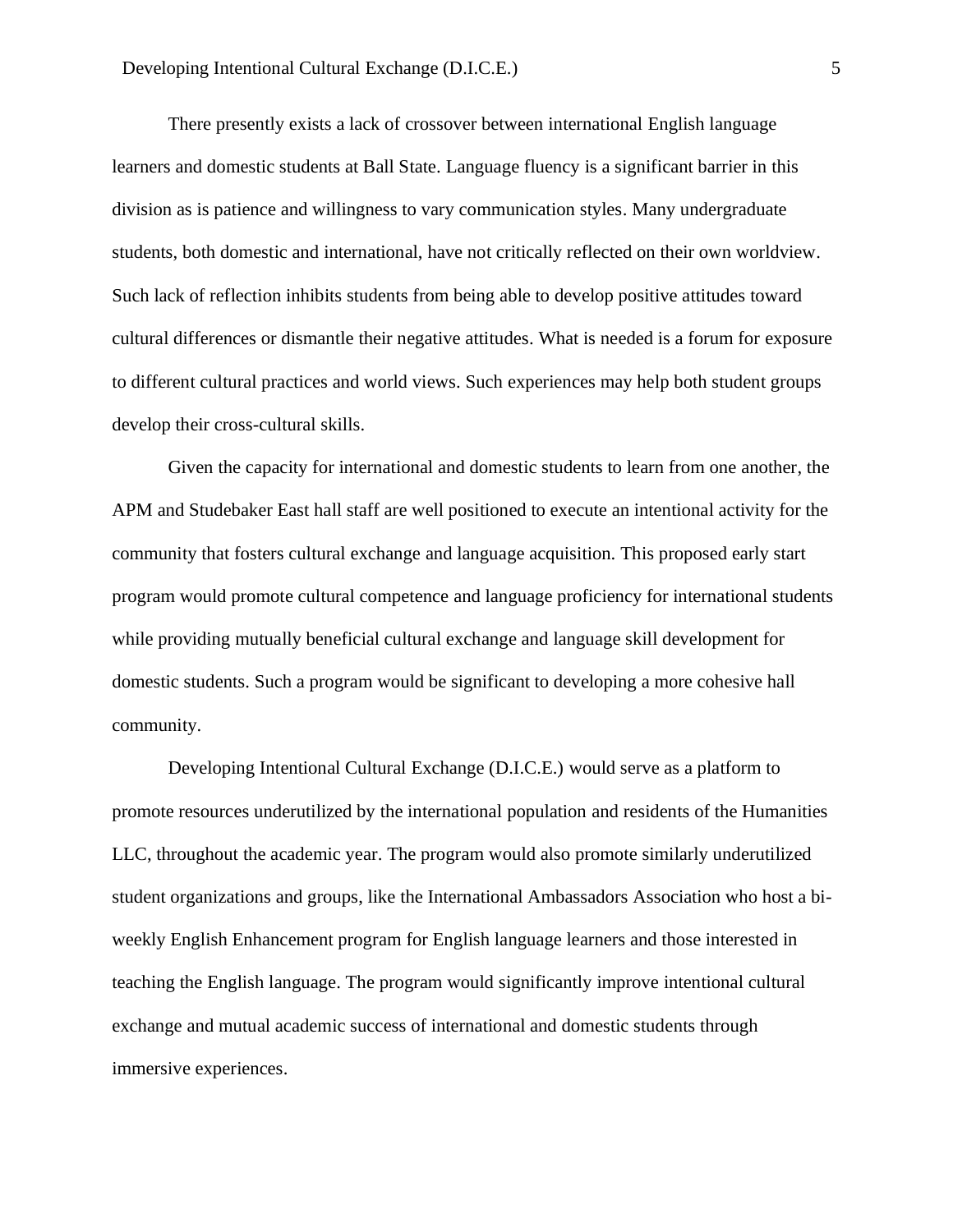#### <span id="page-5-0"></span>**Objectives**

There are three objectives for the D.I.C.E. program.

**Objective 1.** Incoming English language learners will develop their English fluency with spoken language through practice and immersive activities with native speakers

**Objective 2.** Incoming Humanities students will develop their professional skill set through practice teaching English to speakers of other languages and/or through language practice with native speakers

**Objective 3.** Students participating in the D.I.C.E. program will develop cultural competence as defined by four components: (a) Awareness of one's own cultural worldview, (b) Attitude towards cultural differences, (c) Knowledge of different cultural practices and worldviews, and (d) cross-cultural skills (Office of the Provost, n.d.)

All participants will be learners in this program rather than focusing on the education of international students (Marangell, Arkoudis, & Baik, 2018). Often, programs pairing international and domestic students take a mentorship approach suggesting international students are the only participants who need to learn. The D.I.C.E. program recognizes though some linguistic and cultural deficits may exist on both sides, there is potential to build a bridge between these student groups with intentionality rather than leaving such work to chance.

The program will be structured so that after students receive a campus orientation, they will receive their community orientation upon moving in. The four-day program leading up to the opening Welcome Week activities at Ball State will provide an opportunity to learn and build community in a time on campus that is less chaotic than during move-in dates for the residence halls. During the academic year the Humanities APM, the English Enhancement program, and a peer program partner will provide immersive programming.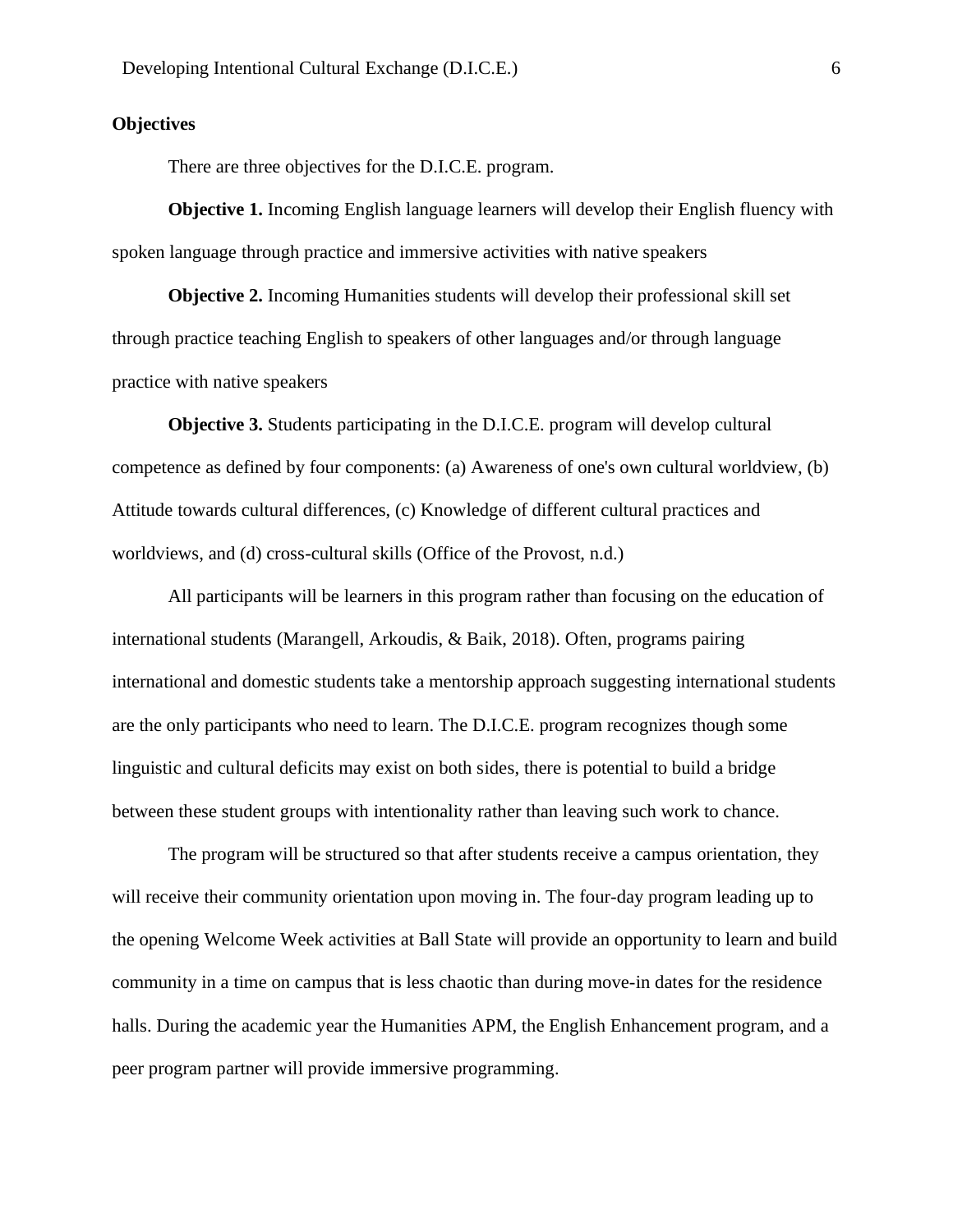#### **Literature Review**

<span id="page-6-0"></span>Critical to developing an effective early start or bridge program is a review of related literature. First a look at the key issues in this area is necessary to understand the tension at institutions of higher education between academic affairs and student affairs as related to international student services (Briggs & Ammigan, 2017). The next key issue explores the trend of for-profit, commission-based pathway programs for international students as one method of internationalizing a campus. Best practices for implementing a program like D.I.C.E. covers cultural exchange for international students and its connections to academic and personal success. Finally, I showcase cultural competence as a useful skill set in an increasingly globalized world. The literature review concludes with a brief discussion of how these key issues and best practices combine to form a bridge program.

#### <span id="page-6-1"></span>**Key Issues**

The key issues for this topic center around persistent controversies in higher education: academic affairs versus student affairs, international student belonging, recruitment strategies, private-public partnerships, and the value of international student enrollment. The implementation of this program will take coordination from a cross-functional team in the university. There can no longer be an academic affairs or student affairs dichotomy but an academic and student affairs partnership to ensure that students are taken care of academically, socially, and professionally.

Such cooperation may lend itself to an increased sense of belonging among international students. Belonging and student satisfaction aids in the support for and development of in-house, student-centered, international recruitment strategies. The alternative is outsourcing recruitment work to for-profit corporations which provide a privatized pathway into universities through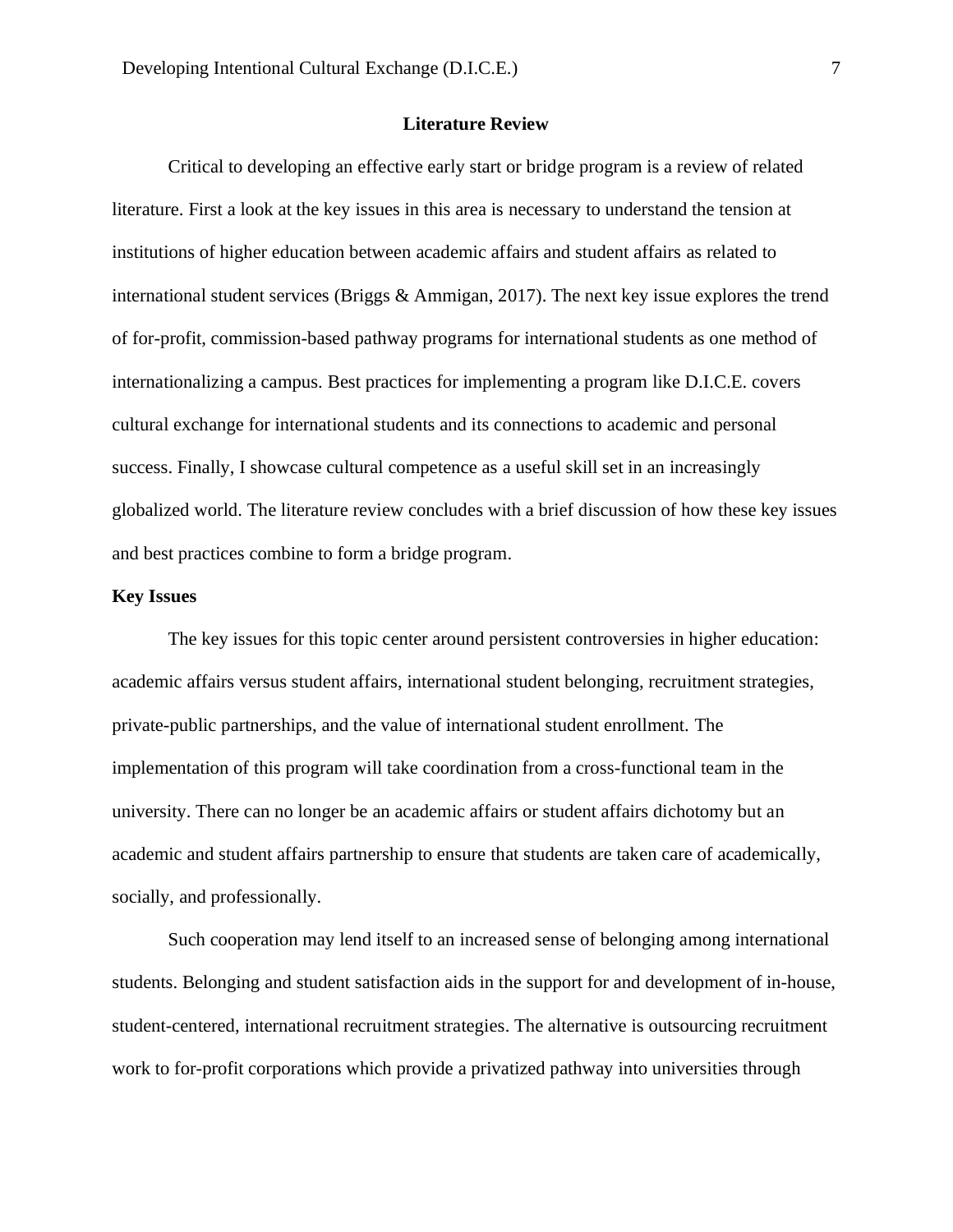commission-based recruitment of international students, a practice banned for domestic students based on historical abuses (Redden, 2014). Academic affairs and student affairs can take cues from pathway programs by developing their own joint, need-informed recruitment strategy for international admissions.

#### **Academic Affairs, Student Affairs, and International Students.**

It is well documented that the campus International Student Services office is the first point of contact for most international students, with or without problems, and should be an office that every international student feels at home and welcome in despite any concerns or difficulties (Koseva, 2017; Tas, 2013). On many campuses this office is structured within the division of academic affairs, much like the Rinker Center for International Programs at Ball State. When this happens many resources specifically for international students are more academically oriented rather than support focused.

Notably, a Martirosyan, Bustamante, and Saxon (2019) analysis of the 20 American universities with the highest international enrollment had both academic and social support services offered. The authors returned themes that have been divided into three categories: Academic (Academic support, Student success initiatives, and Targeted writing support), Sociocultural (Social and Cultural events), and Adjustment (English language programs and Orientation). The literature highlights while academic resources are important, equally important are sociocultural and adjustment focused resources. Such initiatives lead to higher student retention and an enhanced educational experience which benefits both the students and the institution.

Akanwa (2015) and Briggs and Ammigan (2017) shared that while intercultural programming was frequently an important part of campus' diversity goals, it was mostly put on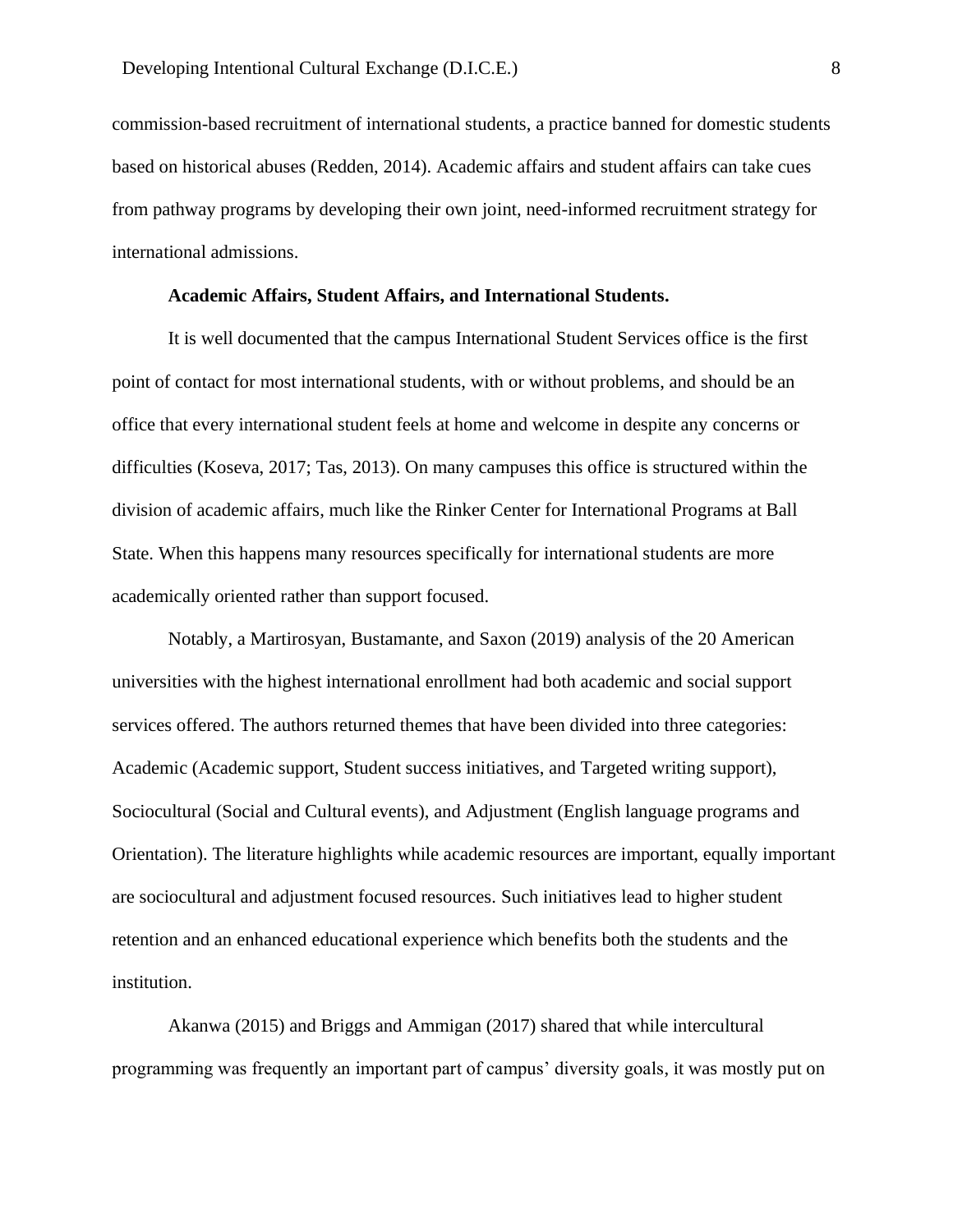by offices within a division of student affairs. However, these experiences were not often structured in a way to make the international student community engaged, posing a missed opportunity to utilize International Student Services offices more, and underscoring the lack of collaboration between academic and student affairs. For the time international students are on campus, they are residing in, interacting with, and using resources from the local community. Community engagement led to off-campus friendships, better integration with the American culture, business networking, a positive impact on academic, social, and adjustment issues, and a more satisfying overall international student experience.

International students are students. They deserve opportunities to be seen outside of the revenue brought to the university, or the research potential, or the test scores. Significantly more cooperation between academic affairs and student affairs would give these students comprehensive resources for holistic development. Current structures serve to box international students into a solely student identity or an afterthought in programming as a commodified aspect of diversity. This compartmentalized identity ostracizes international students from the larger campus community.

#### **Bridge Programs for International Students.**

American summer bridge programs may more aptly be called an early start program (Redden, 2014). Incoming first year students move to campus before their peers to become accustomed to the university environment and often take some type of developmental or remedial course for credit. Pathway programs, however, involve third-party recruitment agents for international students. When the students arrive on campus, they may be taking integrated introductory courses for credit. Satisfactory completion of these courses typically waives TOEFL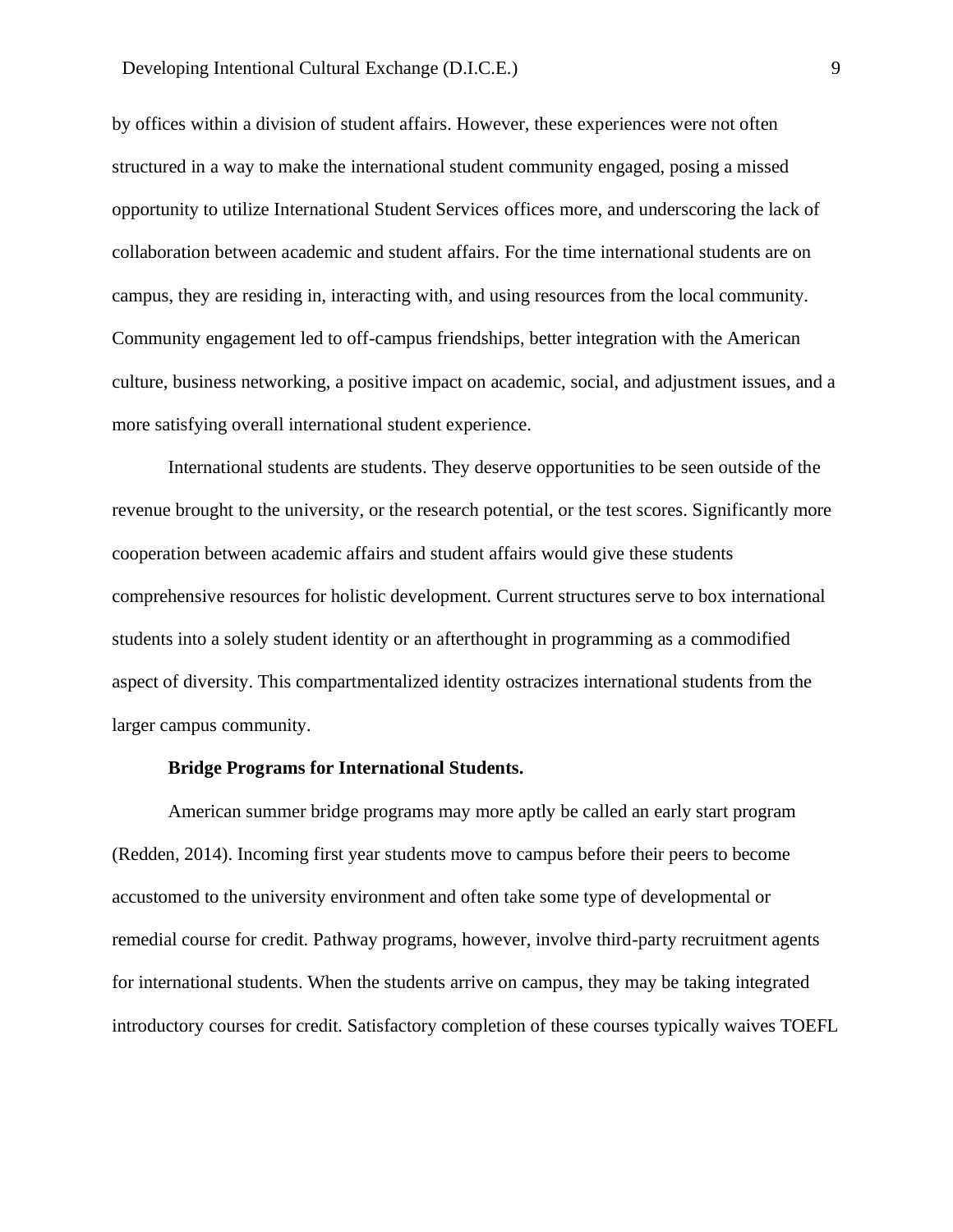requirements and get international students into the country earlier. The focus of a pathway program is less developmental than a summer bridge program.

D.I.C.E. would function as a summer bridge program for both the international and domestic students. This type of program may lessen culture shock, reaffirm institutional support of internationalized communities, improve the international experience through structured social interaction, and support the ongoing nature of the adaptation process. A study done by Wang, Li, Noltemeyer, Wang, Zhang, and Shaw (2018) examining the patterns of students' psychological and socio-cultural adaptation suggested a two-phase U-curved process of psychological adaptation, with the most obvious culture shock occurring during a student's first nine to 24 months of residence. A summer bridge program would support the student in their first moments of residence and a program like D.I.C.E. would serve the student throughout the academic year.

Montgomery (2017) suggested this sort of intentional effort would demonstrate the institution's support of the social/personal and linguistic transitions of non-native English speakers by placing them in environments, and among individuals, where they can feel welcomed and valued. Further, a foundation of improving the international experience is investing in programs that encourage interactions between international and domestic students and international students and staff (Schulte & Choudaha, 2014). This socialization has the potential for academic, social, and cultural implications.

Güvendir (2018) found students who attended programs 10 or more times in an academic year had higher institutional and goal commitments. In other words, the students who participated in activities, trips or events, felt even more attached to the university. Attachment to the university indicates institutional commitment, a key indicator of belonging, and a strong predictor of retention at the university. With the ongoing curriculum of the D.I.C.E. program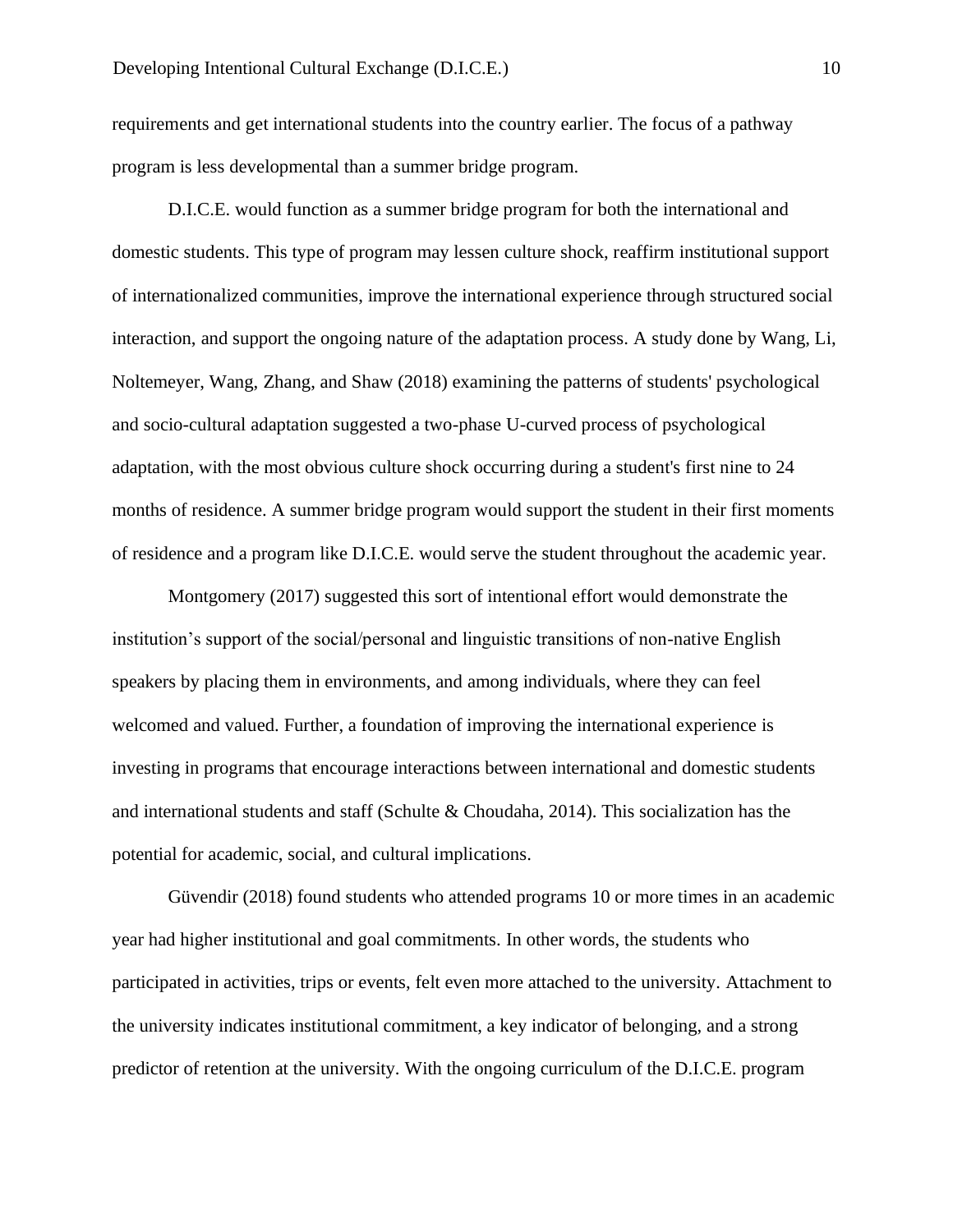students would reach those 10 activities. Wang et. al (2018) affirms this finding suggesting colleges and universities should recognize that adaptation is a process that happens over time. The provided support for international students would be beneficial beyond the first weeks or months on campus. Offering ongoing engagement as in-person workshops, informal gatherings, and additional online materials would be of value. Universities should strive to improve domestic student involvement as well in these offerings as a gesture toward more intentional cultural exchange.

#### <span id="page-10-0"></span>**Best Practices**

Knowing that a successful D.I.C.E. program will require collaboration between academic and student affairs and that a summer bridge program structure will be the most beneficial to students, the next section will explore best practices. Such practices include making the connection between the power of cultural exchange and academic success as well as demonstrating how a culture of mutual respect, forgiveness, and dismantling of ignorance lends itself to academic success. Authors whose work covers cultural competence show how the D.I.C.E. program will be of mutual benefit to international and domestic students.

#### **Cultural Exchange and Academic Success.**

Many language learners arrive in spaces of their non-native language and face an unforgiving environment. For international students, repeated negative encounters with Americans results in what Kim (2012) refers to as the "Enclosure" phase of a psychosocial identity model developed for international students. In this phase students were found to focus on academic adjustment while distancing themselves from their surroundings. Some were concerned that American students and instructors might falsely attribute their limited English proficiency to academic incompetence, which acts as an impediment to acculturation. While the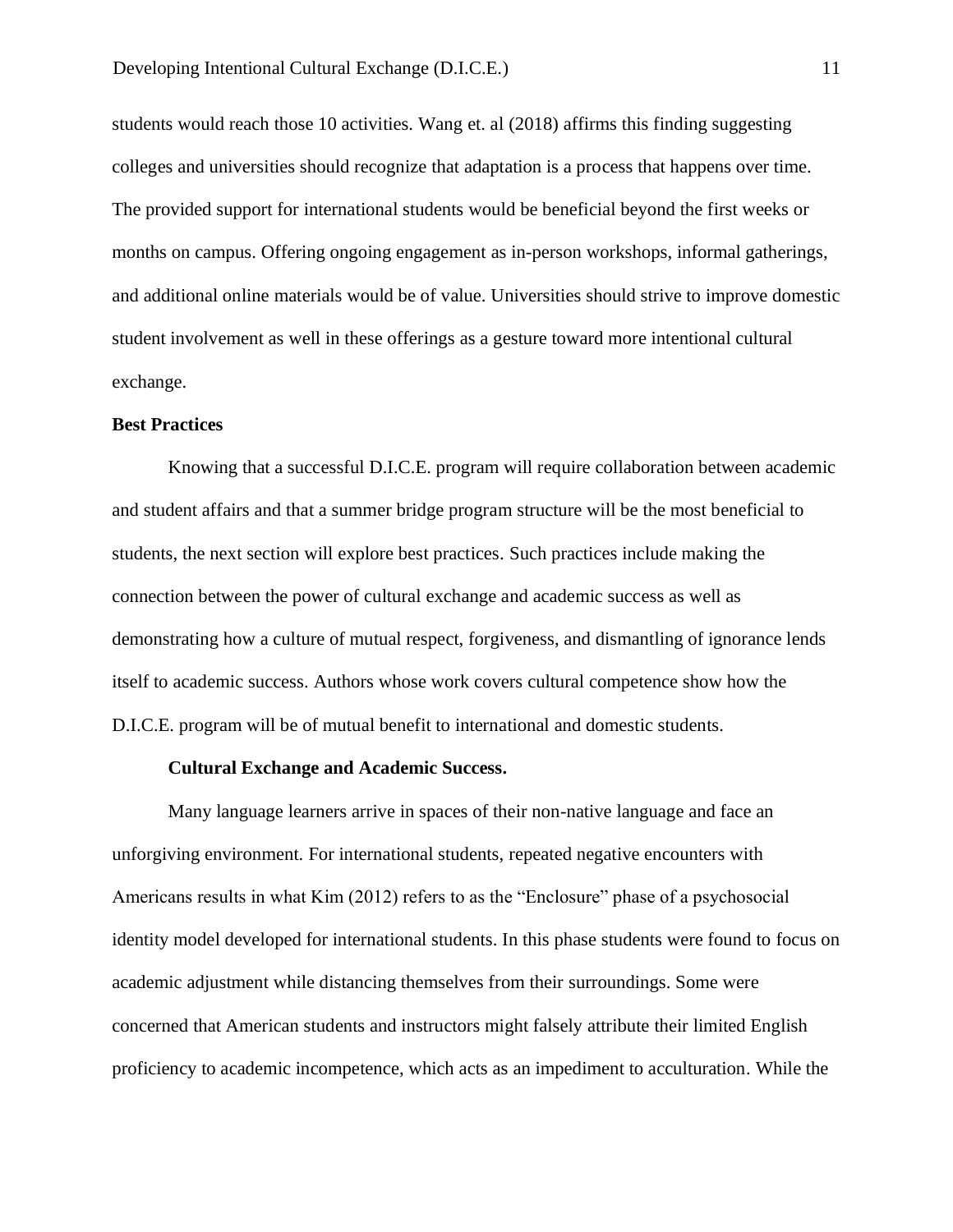outcome may be academic excellence, the process by which it happens is relentless perfectionism. When academic outcomes are not as positive the disappointment is amplified by feelings of failure. The D.I.C.E. program would develop language proficiency with a foundation of mutual respect and room for error.

Still, on the journey to academic success, many international students believe they should accept discrimination as a natural cost of their education in Anglophone countries (Marangell, Arkoudis, & Baik, 2018). Some literature suggests international students with higher GPAs had lower levels of a sense of a climate for diversity and respect (Van Horne, Lin, Anson, and Jacobson, 2018). In other words, students with higher GPAs, considered more successful at their institutions, were more likely to perceive discrimination based on diversity and respect while succeeding academically. What students may need are classroom allies to confront hostility. A program outcome is to develop close relationships so this allyship becomes a reality. Discrimination is born of ignorance.

#### **Developing Cultural Competence.**

Cultural competence begins with awareness of one's own cultural worldview (Office of the Provost, n.d.). Local students can be invited to examine their cross-cultural competence, make connections between such learning and their future roles as workers in a global economy. Local students who are more open-minded and curious about culture have tremendous opportunities to advance their global and cross-cultural competence (Arthur, 2017). Sometimes, local students may be over-focused on travel to other countries as the only means to enhance their global knowledge and cross-cultural skills. Yet, they may be missing opportunities on campus to construct meaningful relationships that would support such learning. Local students can be mentored about the benefits of learning about cultural diversity and about reaching out to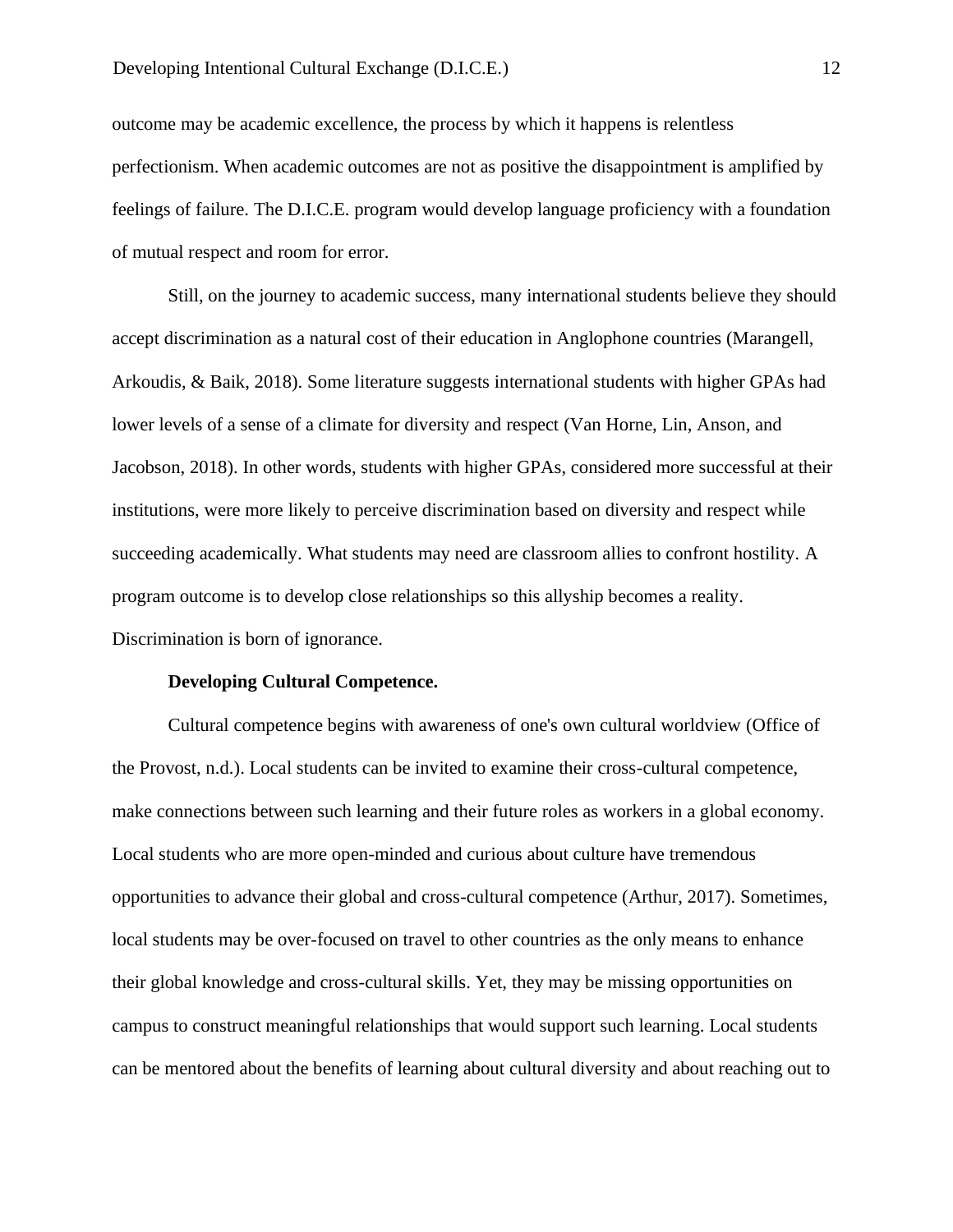international students, in classes and in the broader campus community as part of positively expanding their attitude toward cultural differences.

Volunteer programs on campus, orientation, and leadership roles in residence halls or student clubs are some of the ways that local students can actively engage with international students, gain valuable experience, and enhance their qualifications for future employment where cross-cultural communication is valued (Arthur, 2017). Such programs serve to expand student knowledge of different cultural practices and worldviews. Becoming an international student is more than a geographical transition. As Objective 3 suggests, all students are international learners when they actively seek opportunities to learn from the diversity found in educational contexts.

Though social integration might be ideal, literature does suggest it may not be easy. Chavoshi, Wintre, Dentakos, and Wright (2017) noted that for international students' with a willingness to go beyond academic concerns and engage with the host country, its culture, language and people, the behaviors were more likely to enhance the transition and adjustment to a university in comparison to students who approached their experience as essentially temporary with no interest in integration. Montgomery (2017) found areas where preparation for the sociocultural transition was most lacking had to do with students' level of language proficiency and/or the cultural values with which they were raised. Among the values identified by some international study participants were difficulty engaging with strangers and a high level of conservatism or closedmindedness that made it challenging for them to communicate with domestic students who had different backgrounds and values.

Knowing some difficulties of the social transition can inform the development of engaging activities to help all program participants in examining their own worldview and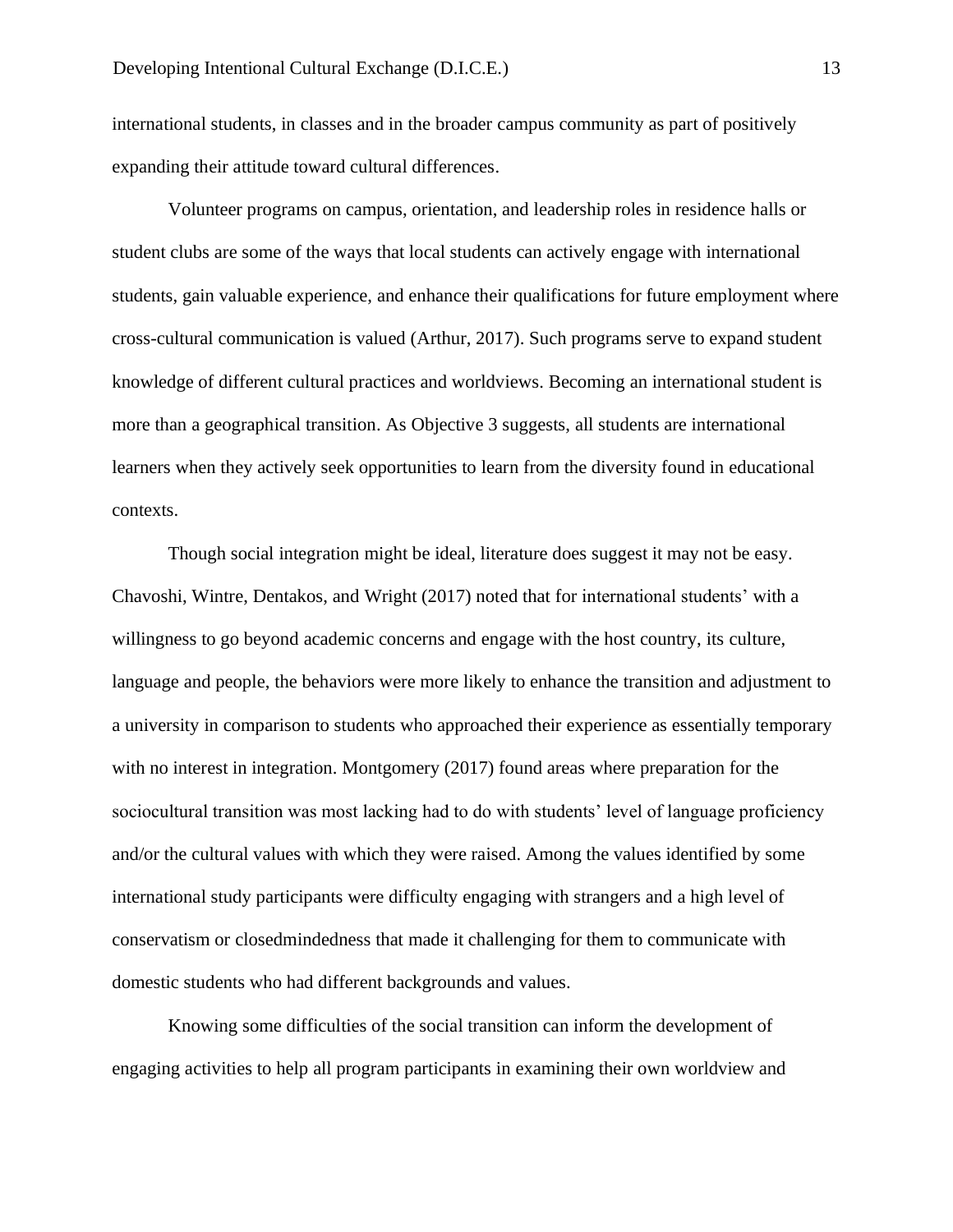becoming more open to various cultural differences. Kim (2012) defines the closeminded behavior as another function of the Enclosure psychosocial identity phase. Students in this phase seek security through the comfort of familial and peer bonds and the closeness of self-ethnicity and the country of origin. Their heritage and cultural values are strongly reflected in their identity, making interacting with strangers or accepting different values far outside their realm of interest or comfort.

It is worth noting that some of this perceptibly negative behavior may be more so evidence of projected Western cultural expectations. Chavoshi, Wintre, Dentakos, and Wright (2017) wrote about how emerging adulthood is more normative in Western countries which suggests that what international students are experiencing in Western schools may not be typical regarding what their parents expect, or what peers back home are experiencing. This heightens the need for universities to be attuned to the adjustment needs of these emerging adults. To be truly inclusive, workshops on managing expectations home and abroad could be beneficial to all students, especially given that achieving this balance promotes international student development.

#### <span id="page-13-0"></span>**Takeaways**

What was gleaned from the literature will serve as the road map for development of the D.I.C.E. program. First, collaboration between the Rinker Center for International Programs, College of Sciences and Humanities faculty, and Housing and Residence Life will be instrumental. Next, the bridge program must be designed in a manner that provides extended peer to peer education to promote genuine learning. Once the program begins, a culture of respect, forgiveness, and allyship must be fostered to ensure the academic success for all. Finally, the D.I.C.E. program should aim to instill the four components of cultural competence in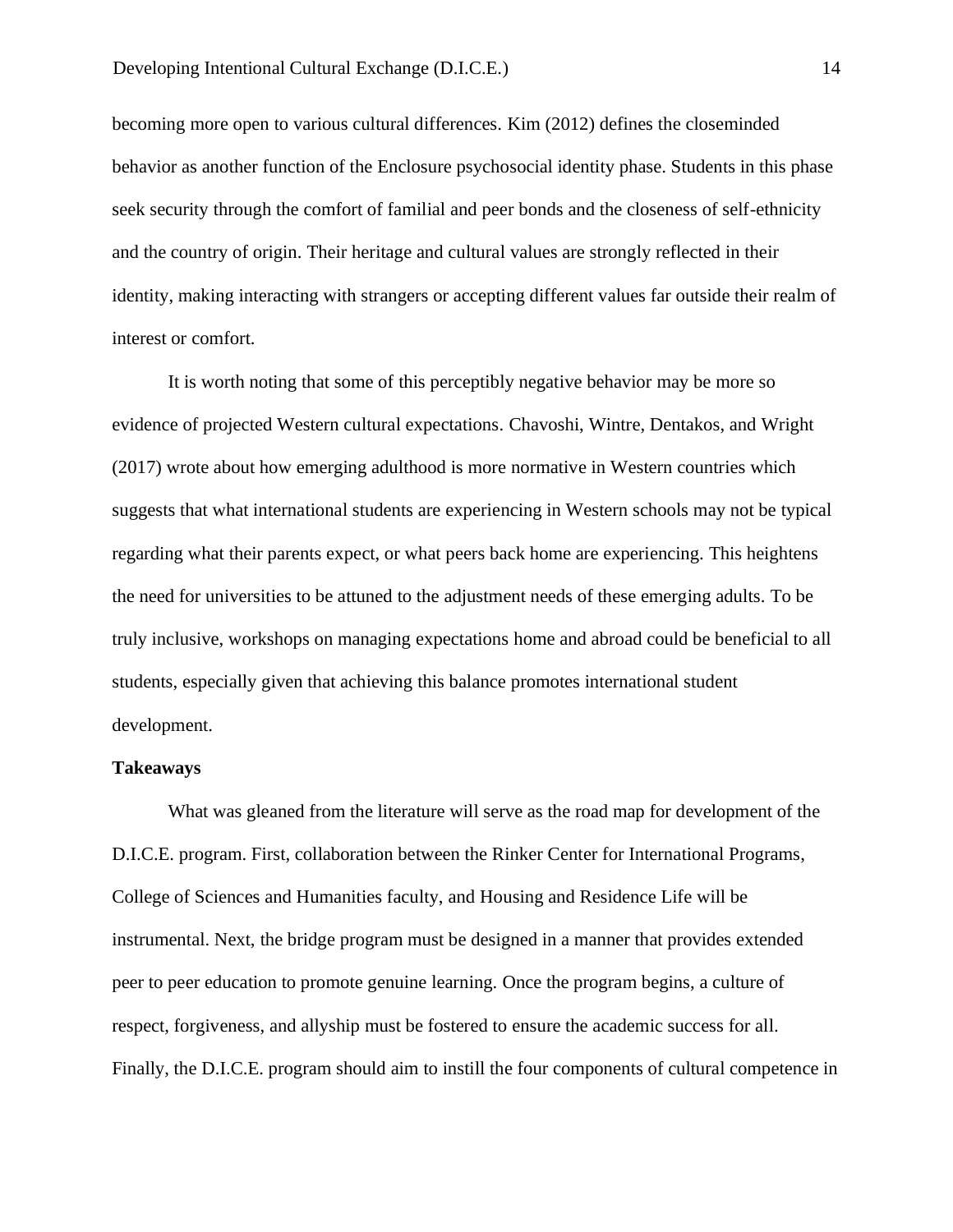all participants through immersive, challenging, and engaging, activities toward cultural and language competency. The expanded plan of how these outcomes will be met is outlined in the next section.

#### **Method**

<span id="page-14-0"></span>D.I.C.E. would be implemented in three phases. Phase 1 in Spring 2020 has focused on international student integration into the Humanities LLC through partnership with the International Ambassadors Association. Phase 2 during the 2020-2021 academic year would incorporate English Education, Modern Language, and TESOL activities within the weekly academic initiative hosted by the APM, at the discretion of the APM. Phase 3 in Fall 2021 would permit early move-in for English Education, Modern Language, and TESOL majors, mirroring the move-in period for international students and commencing the program. See process flowchart in Appendix A.

Primary organizers for this program would be the Residence Hall Director and Assistant Residence Hall Director of the hall with the Humanities Living Learning Community, the Academic Peer Mentor of the Humanities LLC, and their supervising LLC Graduate Assistant. The Rinker Center for International Programs would also be invited to participate in the program planning. Housing and Residence Life staff members would be in training during this period so a team of Opening Committee members selected during Spring 2021 would facilitate some activities. The timeline of this program is the Sunday of move-in week through Premium Movein. The schedule is flexible to allow international students to attend required orientation activities. A sample schedule is included for each day.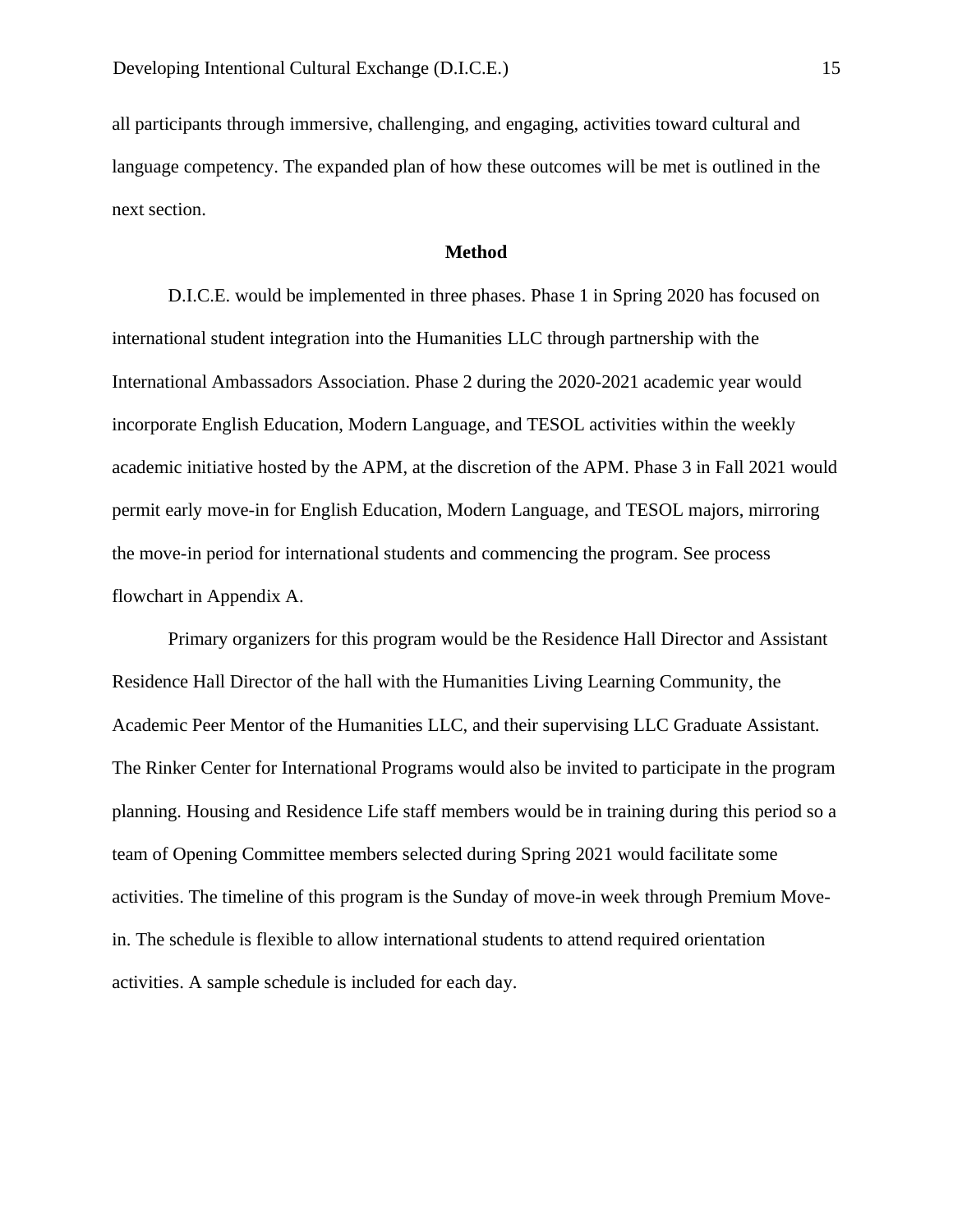#### <span id="page-15-0"></span>**Day 1: Awareness of One's Own Cultural Worldview**

Using the Cultural Competency model, each day of the four-day program would focus on developing one branch of cultural competence (Office of the Provost, n.d.). The kickoff event on day 1 would be a shopping trip for residence hall room amenities and food to be used for a cultural potluck, jointly funded by the Hall Council and Humanities LLC. The shopping trip and potluck would allow students to consciously examine their own worldview by observing how their purchasing of amenities differed from their peers. The central activity for this day, the cultural potluck, would further allow students to explore how the dish they brought compared to the dishes present.

- $\bullet$  12:00-2:00 p.m. Residence Hall Move-in
- 2:30-3:00 p.m. Welcome Meeting
- $3:00-5:00$  p.m. Shopping Trip
- $5:00-6:30$  p.m. Food Preparation
- 6:30-9:30 p.m. Cultural Potluck and Game Night

#### <span id="page-15-1"></span>**Day 2: Attitude Toward Cultural Differences**

The activities on the second day will reintroduce program participants to their peers with an icebreaker that highlights human difference and prompts participants to become more aware of their reactions to difference. Human bingo will serve as a primer to the potluck debrief during which program participants will be asked to talk about what they most enjoyed, what they learned, and what questions they still had that could be answered. This activity is supposed to prompt more critical thought about their experience. The evening reflection activity will allow space for those questions to be answered. These conversations will serve as potential points of interest for the goal setting activity. Students will identify what they would like to learn or skills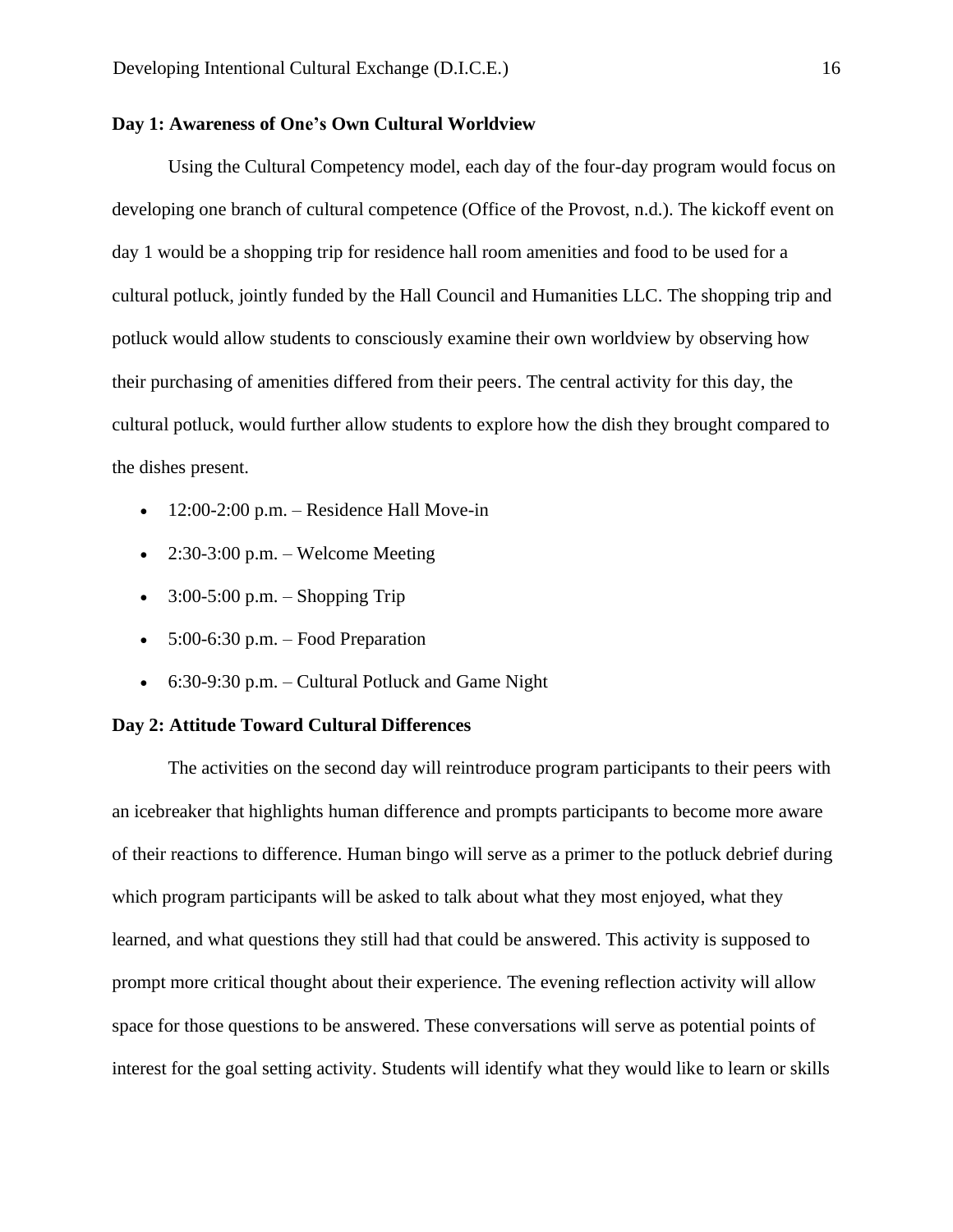they would like to gain during the four-day program and beyond through weekly program touchpoints.

- 4:00-4:30 p.m. Icebreaker: Human Bingo
- $\bullet$  4:30-5:30 p.m. Cultural Potluck Debrief
- $5:30-7:00$  p.m. Dinner
- 7:00-8:30 p.m. Reflection Activity and Program Goal Setting

#### <span id="page-16-0"></span>**Day 3: Knowledge of Cultural Practices and Worldviews**

The third day of the program will give students the opportunity to learn from a multicultural, multilingual campus partner who can speak to how inter-cultural connection has enhanced their perspective. There will be a networking opportunity and brief opportunity to identify campus resources to further the aim of cultural competence. The evening activity asks participants to showcase their culture from a uniquely informed cultural perspective. Through this activity knowledge will be shared from lived experience and students will be centered as experts in their cultural context. The knowledge of cultural practices and skills will be gained by participants asking the question they had formulated the previous day.

- 2:30-4:30 p.m. Program Speaker
- $5:00-6:30 \text{ p.m.} \text{Dinner}$
- 7:00-9:30 p.m. Cultural Showcase: Games, Movies, Snacks

#### <span id="page-16-1"></span>**Day 4: Cross-cultural Skills**

The final day of the program will be focused on communication, the foundation of a cross-cultural skill set (Office of the Provost, n.d.). At the final breakfast participants will be encouraged to share a meal with another participant whose performance from the previous evening they found particularly engaging. All are encouraged to ask questions of each other to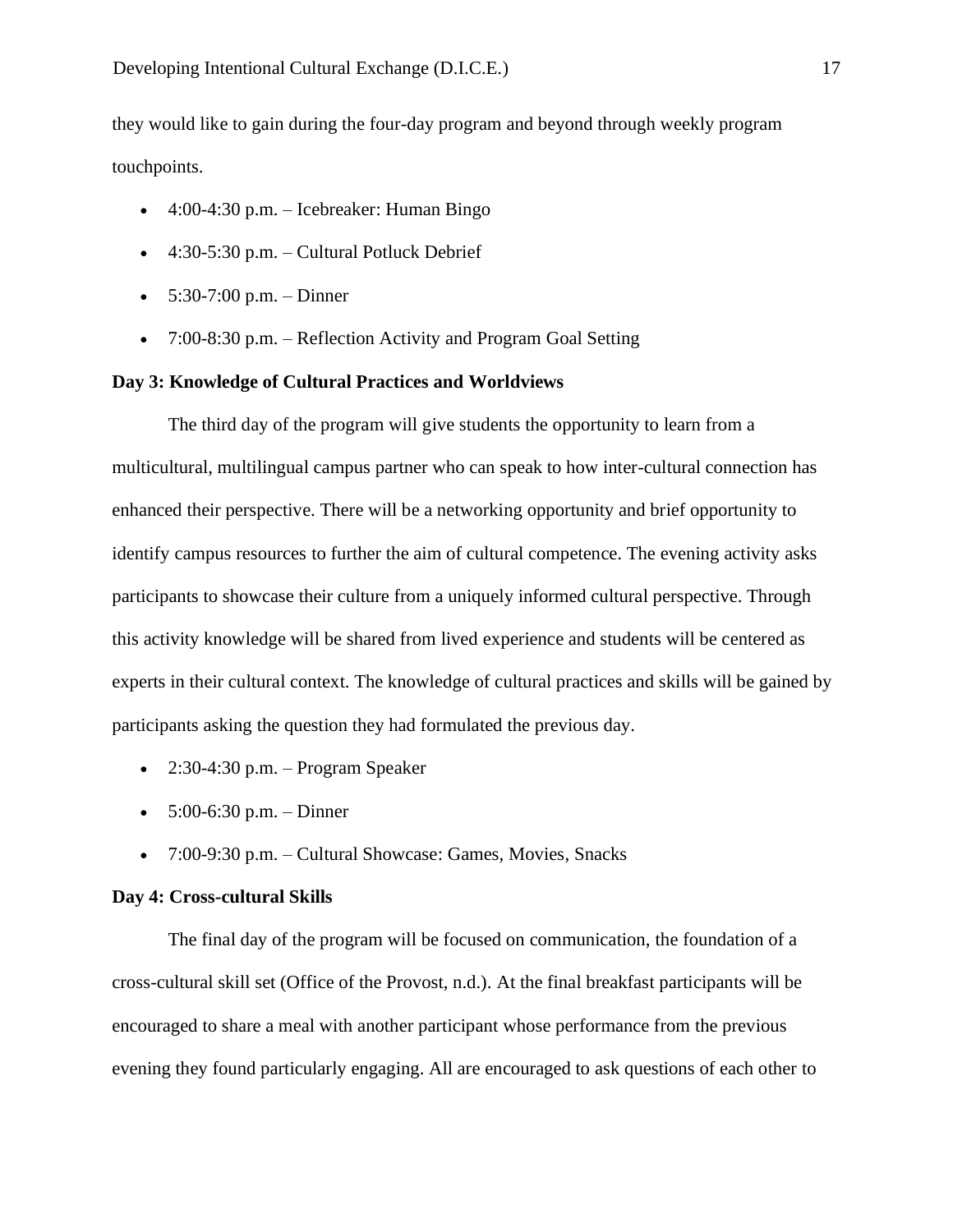gain more cultural context. The next event of the day will be partner matching. Based on participants interests and desired, acquired skill set as identified through surveys the previous days, participants will be matched. The expectation is the partners do at least two cultural events together a month. This could be a meal, social event, sporting event, and or holiday celebration.

The closing activity will be dyadic encounters within the peer partners. Smith (1978) identified dyadic encounters as a series of questions used to help people better understand one another and enhance their communication and teamwork skills. The program will conclude with a brief assessment of participant experiences. Such a new program will be heavily augmented based on what participants and facilitators found valuable and feasible.

- 9:00-10:00 a.m. Breakfast and Icebreakers
- $\bullet$  1:00 p.m.-2:00 p.m. Partner Matching and Expectations
- 2:00-4:00 p.m. Dyadic Encounter Activities
- Evening Welcome Week Activities

#### **Considerations**

<span id="page-17-0"></span>Should this program be implemented at Ball State University there are factors that must be considered before the full D.I.C.E. program can be developed. Funding, staffing, scheduling, and departmental buy in are primary considerations. A SOAR analysis will be conducted as a strategic planning framework that focuses on strengths and seeks to understand the whole program by including the voices of the relevant stakeholders (University of Missouri, 2020).

The Strengths category asks what the program does best and includes all the competitive advantages. Opportunities are areas of potential growth. Aspirations examine what the program wants to be doing, who the program wants to serve, and where the company will operate. Results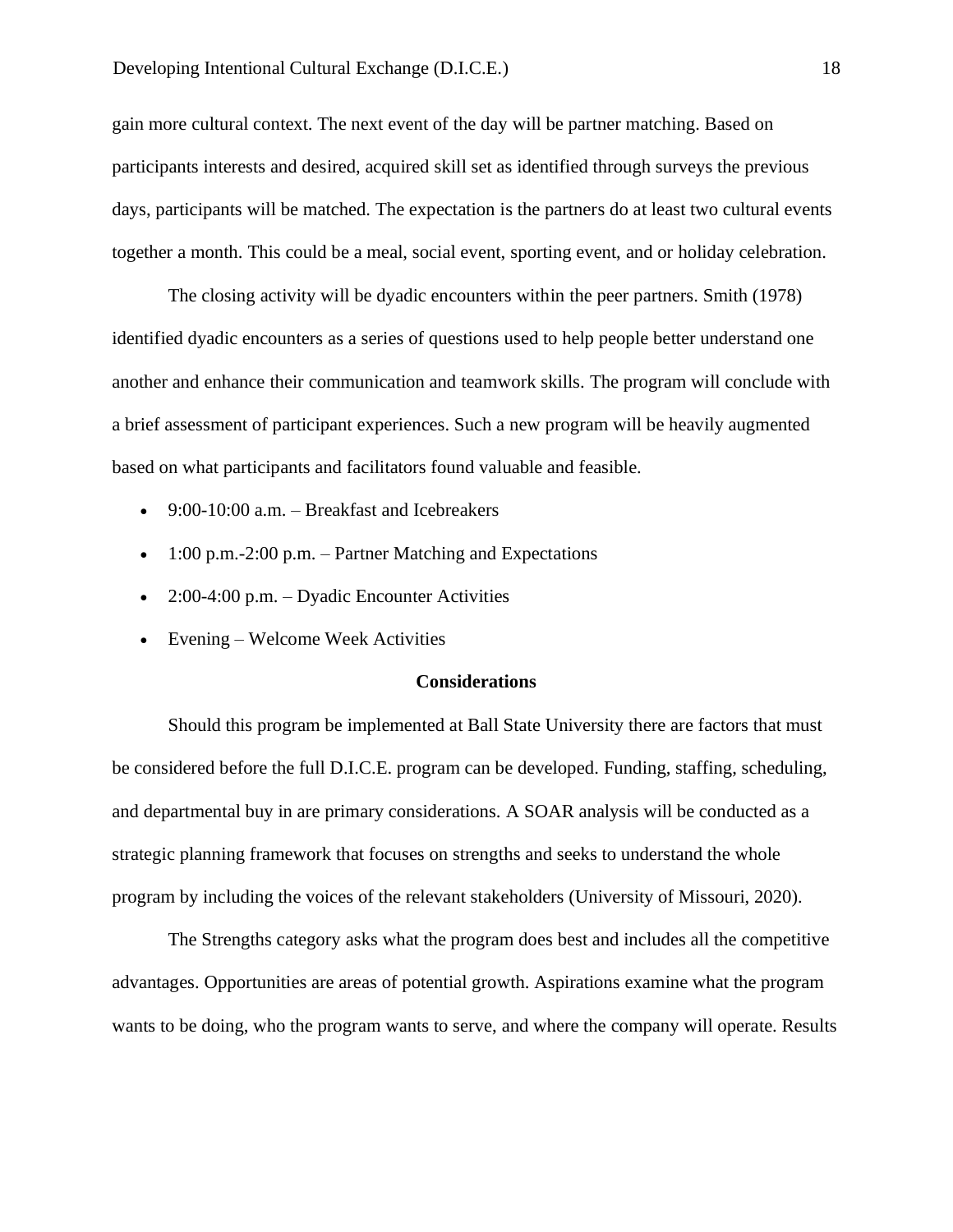show the means of ensuring progress is being made and the plan of the program is being followed.

COVID-19 is a factor that will actively affect each category of this analysis and may significantly alter how the D.I.C.E. program is structured and implemented. Appendix B shows what a virtual program plan looks like should face to face activities remain suspended at the time the program is to take place. One anticipated benefit to a virtual program is normalization the use of translation and chat-based apps to communicate across languages.

#### <span id="page-18-0"></span>**Strengths**

The D.I.C.E. program has the potential to fully integrate international students into a living learning community. The program would also allow language learners to identify native speakers and practice their language acquisition for mutual benefit. Finally, the program equips participants with cultural competence which will prove beneficial in their educational and professional journey. Another strength of this program is the real-world application of skills in language and cultural competence.

#### <span id="page-18-1"></span>**Opportunities**

For this program to be fully successful it will require the collaboration of staff from Housing and Residence Life, the Rinker Center for International Programs, and faculty from academic programs represented in the Humanities LLC. The APM is currently a bridge between faculty and the LLC. Housing and Residence staff currently have some contact with the Rinker Center, but this relationship can continue to be strengthened in the interest of program participants.

One other consideration is staffing and funding for this program. While staff from these departments would be ideal to facilitate this experience, the preparation for students to move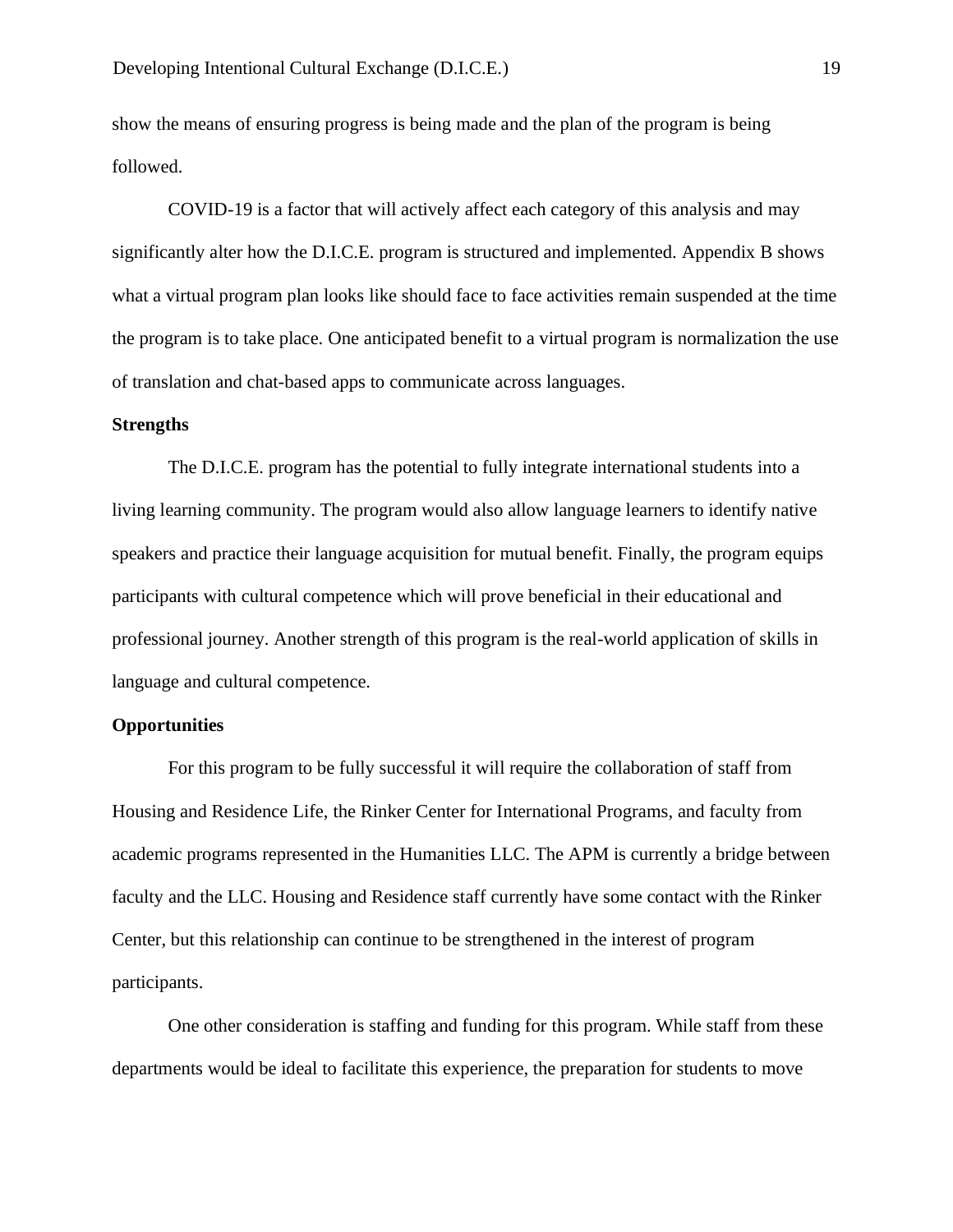back on campus in the fall typically consumes most of the workday and often after hours. There would have to be specific staff dedicated to this program which could serve as a professional development experience for both students and professional staff. As the university highlights programing in the first six weeks of the semester, the investment in this program would be wellpositioned to achieve the mission of integrating students into the campus context in the name of multiculturalism and inclusion.

#### <span id="page-19-0"></span>**Aspirations**

The D.I.C.E. program primarily wants to ease the acculturation process and instill the values of cultural competence and cross-cultural dialogue in program participants. The program will serve international students interested in a cultural immersion partner and students in the Humanities LLC who wish to practice language learning or teaching while also expanding their own cultural perspective. Though this program in structured to match the context of Ball State University it can operate on any campus interested in pairing international and domestic students for the purpose of intentional cultural exchange.

#### <span id="page-19-1"></span>**Results**

The assessment from each program day and from monthly activities will serve as the means of ensuring objectives are met and the plan of the program is being followed. Daily assessments will gauge satisfaction with activities and solicit feedback on quick fixes (daily schedule, time for activities, etc.). There will be a pre-session and post-session cultural competence self-test (Appendix C) to measure the growth in cultural competence from participation in the D.I.C.E. program. Development in English fluency for English language learners will be measured throughout the academic year by progress in Intensive English Institute course levels or progression to a full course load of Ball States classes. Development in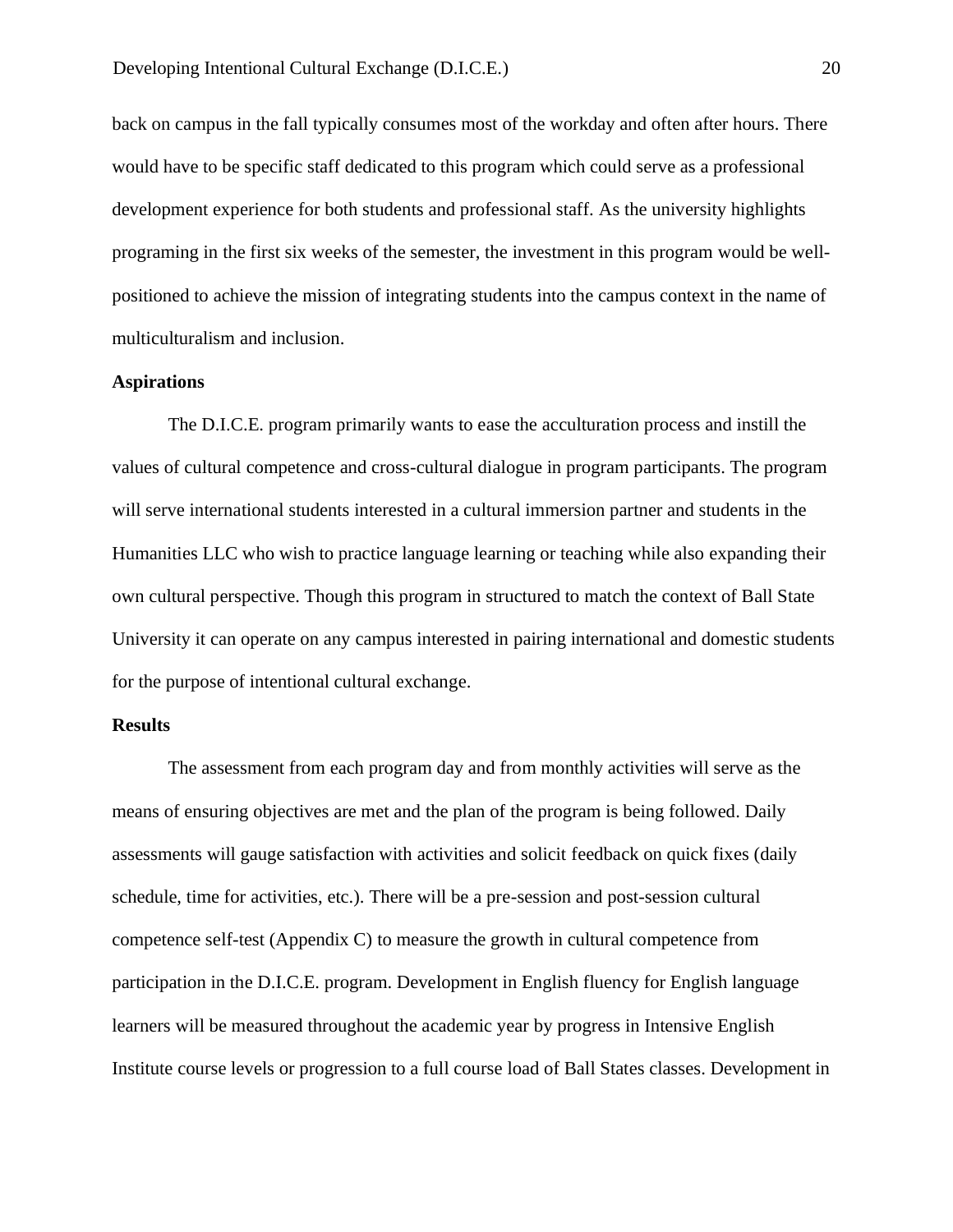professional skill set for domestic students will be measured by progressive scores on TESOL practice exams administered by the Humanities APM.

With this assessment structure, changes can be made day to day and month to month during the academic year. The collection of assessments will be instrumental in transition planning for the next year as well as for campus partners and stakeholders of the program. Outcomes of this assessment may highlight where more programming can be done or uncover unmet student needs.

#### **Acknowledgements**

<span id="page-20-0"></span>The proposal for this creative project would not be possible without the consultation of the current Academic Peer Mentor of the Humanities Living Learning Community, Sophia Lyons. Since its opening in Fall 2018, Sophia has successfully implemented the curriculum for the Humanities LLC building all initiatives from the ground up. Sophia is a senior English major with a concentration in Rhetoric and Writing and a minor in Strategic Communication. Sophia has been instrumental in taking inventory of the student needs that brought this project to life. Should this program be implemented on campus it will be a testament to her vision of excellence in this community.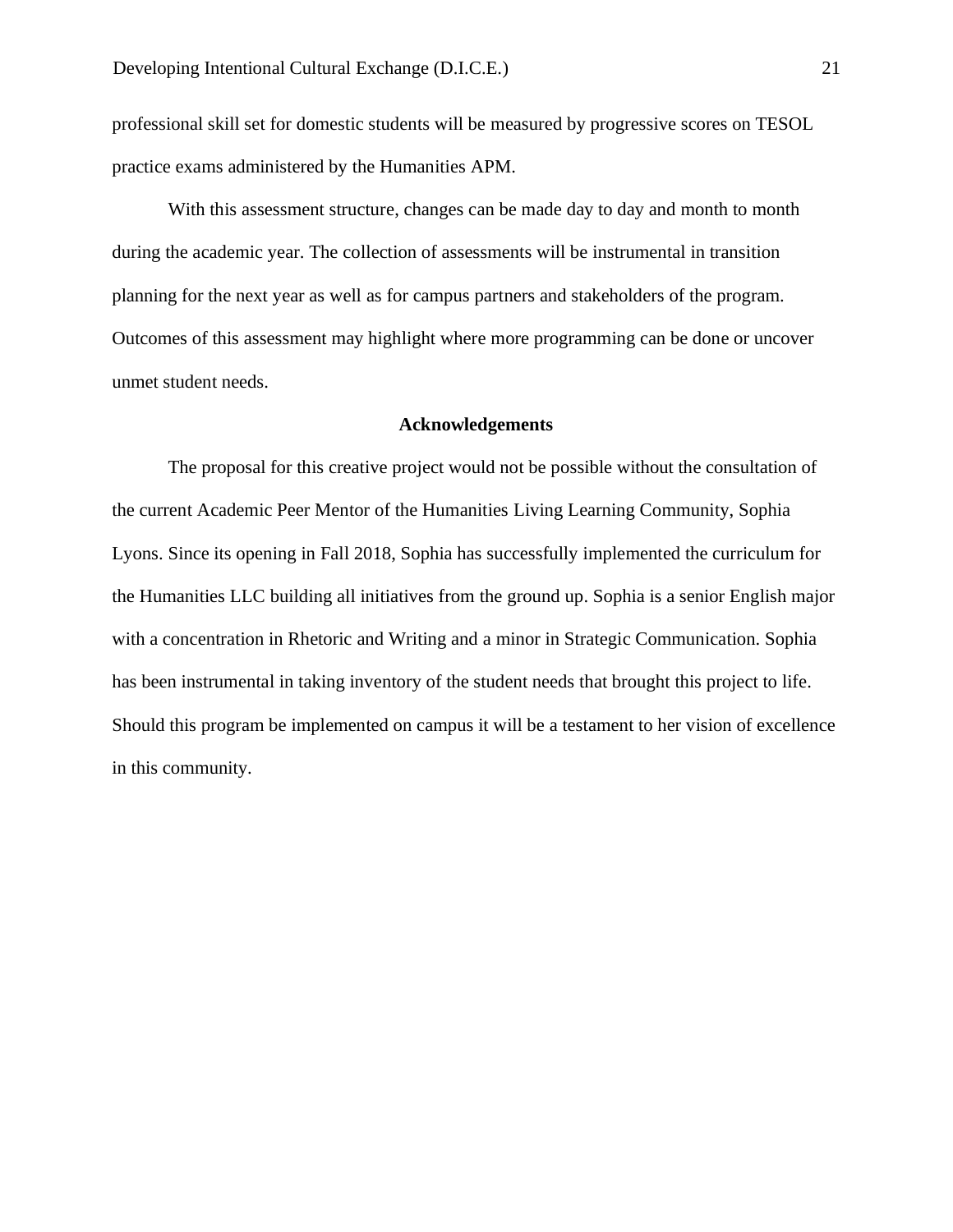## **Appendix A**

#### **Phase 1- Spring 2020**

- <span id="page-21-0"></span>• Invite international residents to the Humanities LLC International Karaoke event
- Follow-up with residents to explain the APM, LLC, and available resources
- Partner with the International Ambassadors Association (English Enhancement) to forge connections with English language learners

#### **Phase 2- Academic Year 2020-2021**

- Incorporate English Education, Modern Language, and TESOL activities within the APM's weekly academic initiative
- Work with faculty to discover professional competencies in these career fields
- Secure funding, staffing, transportation, and speakers

## **Phase 3- Fall 2021**

- In-hall training for program coordinators and volunteers
- Early move-in for program participants
- Program roll out and closing
- Weekly academic initiatives to reinforce program lessons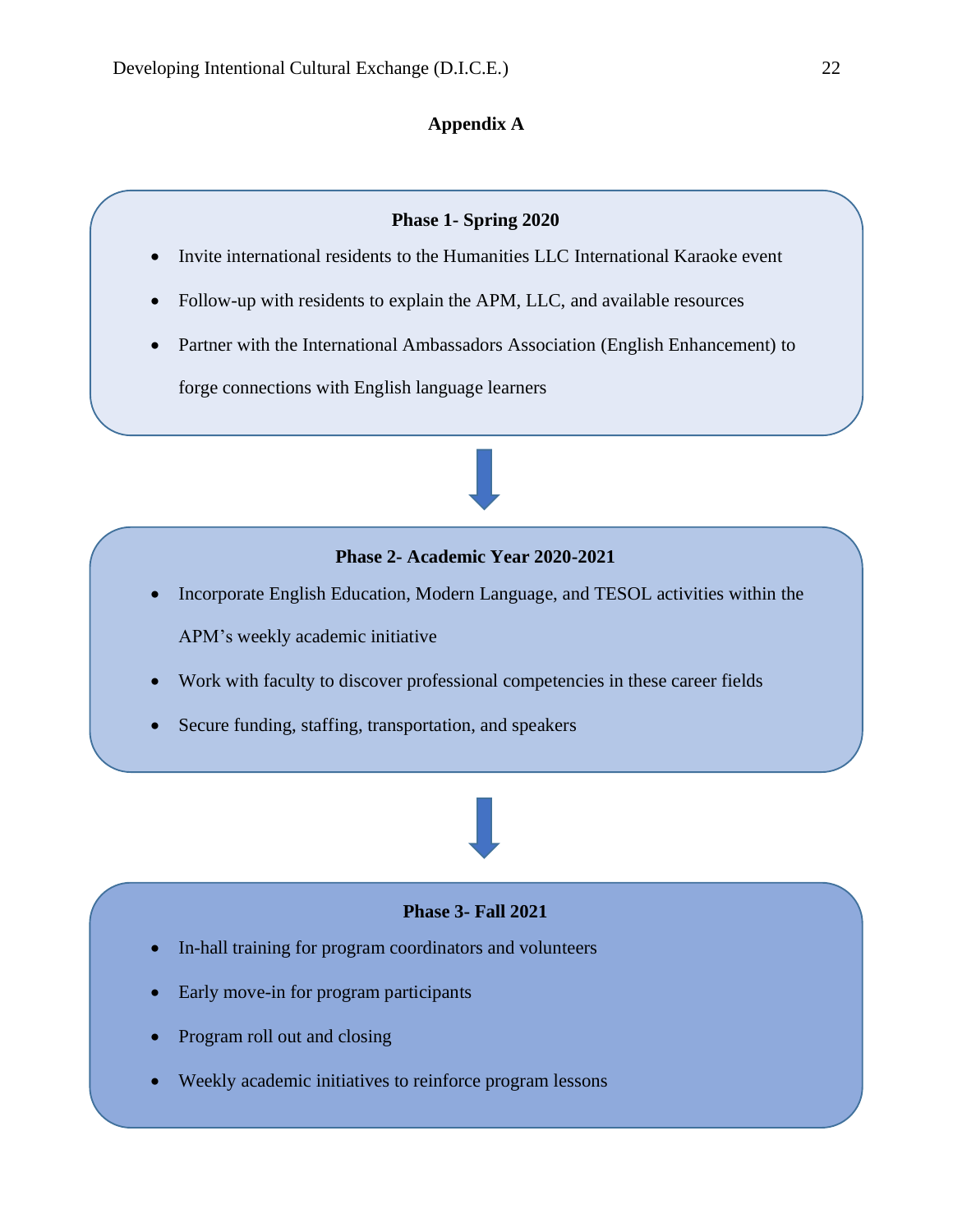## **Appendix B**

#### <span id="page-22-0"></span>**Day 1: Awareness of One's Own Cultural Worldview**

- $\bullet$  12:00-2:00 p.m. Residence Hall Move-in
- 2:30-3:00 p.m. Welcome Zoom Meeting
- 3:00-5:00 p.m. Cultural Competence Pre-Test and Introduction to Communication
	- o Apps like WhatsApp, Line, WeChat, and KakaoTalk will be explained to prompt participants to connect with one another
- 5:00-6:30 p.m. Random Choice Dinner
	- o Participants are randomly assigned a number in the welcome meeting. The number corresponds to a culturally specific dinner option. Participants are encouraged to eat that dinner and take inventory of their thoughts about the experience.
- 6:30-9:30 p.m. Houseparty Game Night
	- o The app Houseparty allows for large groups to play the same game virtually and simultaneously. The game night will allow participants to get to know one another in a casual setting. The games chosen may also provide a unique cultural learning experience.

#### **Day 2: Attitude Toward Cultural Difference**

- 4:00-4:30 p.m. Icebreaker: Human Bingo (via GroupMe)
- 4:30-5:30 p.m. Random Choice Dinner Debrief
	- o Some debrief questions could be: How did you respond if you were assigned food you had eaten before? What prompted you to be less excited about being assigned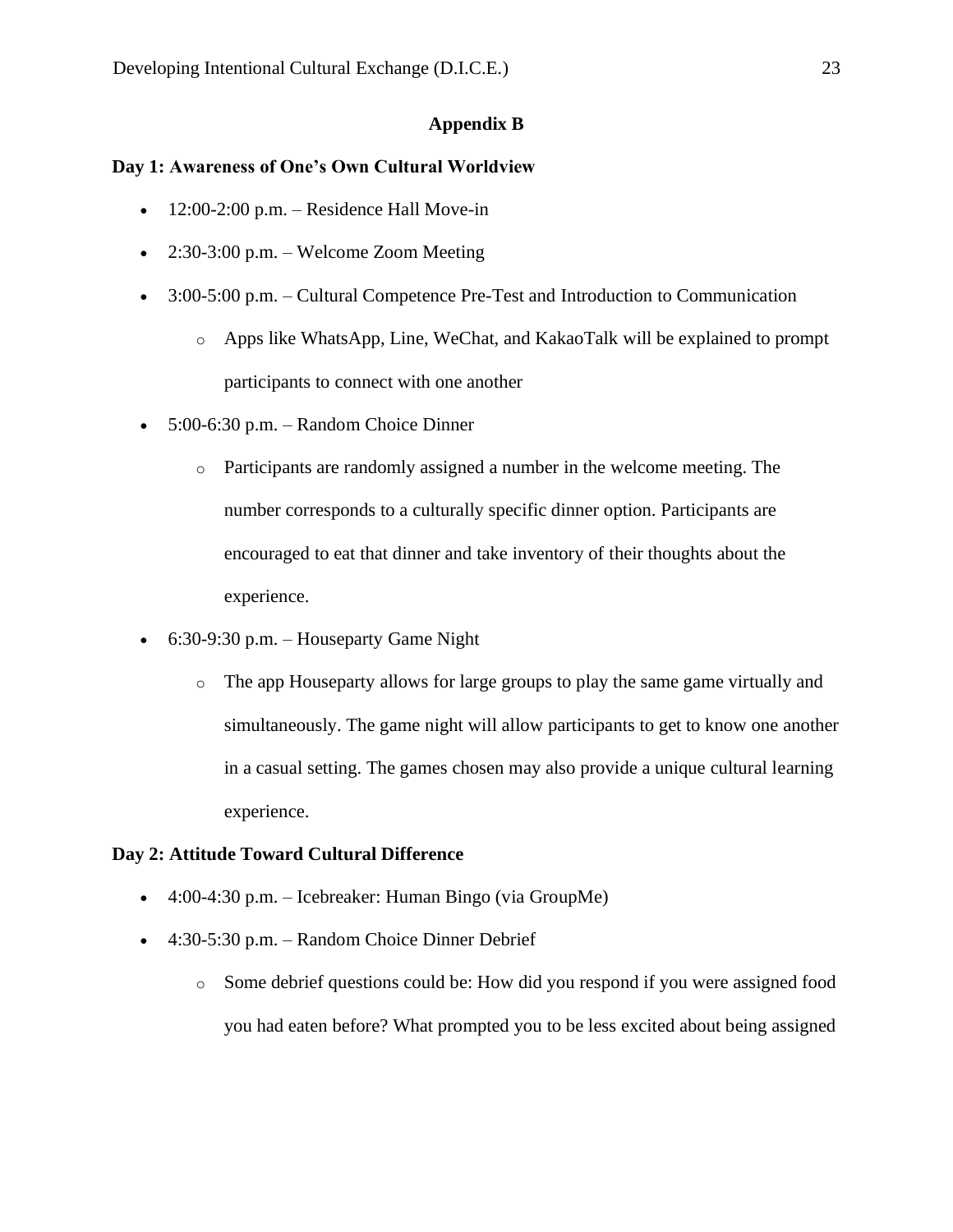an unfamiliar food? What did it feel like to be assigned to food that was unfamiliar?

- $5:30-7:00$  p.m. Dinner
- 7:00-8:30 p.m. Reflection Activity and Program Goal Setting
	- $\circ$  Participants will be asked if their responses to cultural differences (in food) aligned with how they have reacted in the past to any difference in culture
	- $\circ$  Participants will set goals for what they would like to accomplish during the program and the semester

## **Day 3: Knowledge of Cultural Practices and Worldviews**

- 2:30-4:30 p.m. Program Speaker (Livestream)
- $5:00-6:30$  p.m. Dinner
- 7:00-9:30 p.m. Cultural Showcase: Games, Movies, and Music
	- o Performances will be pre-recorded and complied for participants to view
	- o Zoom or Houseparty will be utilized to continue playing games
	- o International movie recommendations accessible through HRL Movies will be shared with participants

## **Day 4: Cross-cultural Skills**

- 9:00-10:00 a.m. Breakfast and Cultural Competence Post-Test
- $\bullet$  1:00 p.m.-2:00 p.m. Partner Matching and Expectations
	- o This will be a Zoom meeting with breakout rooms for partners to chat
- 2:00-4:00 p.m. Dyadic Encounter Activity
	- o Partners can choose how best to communicate with one another to answer these prompts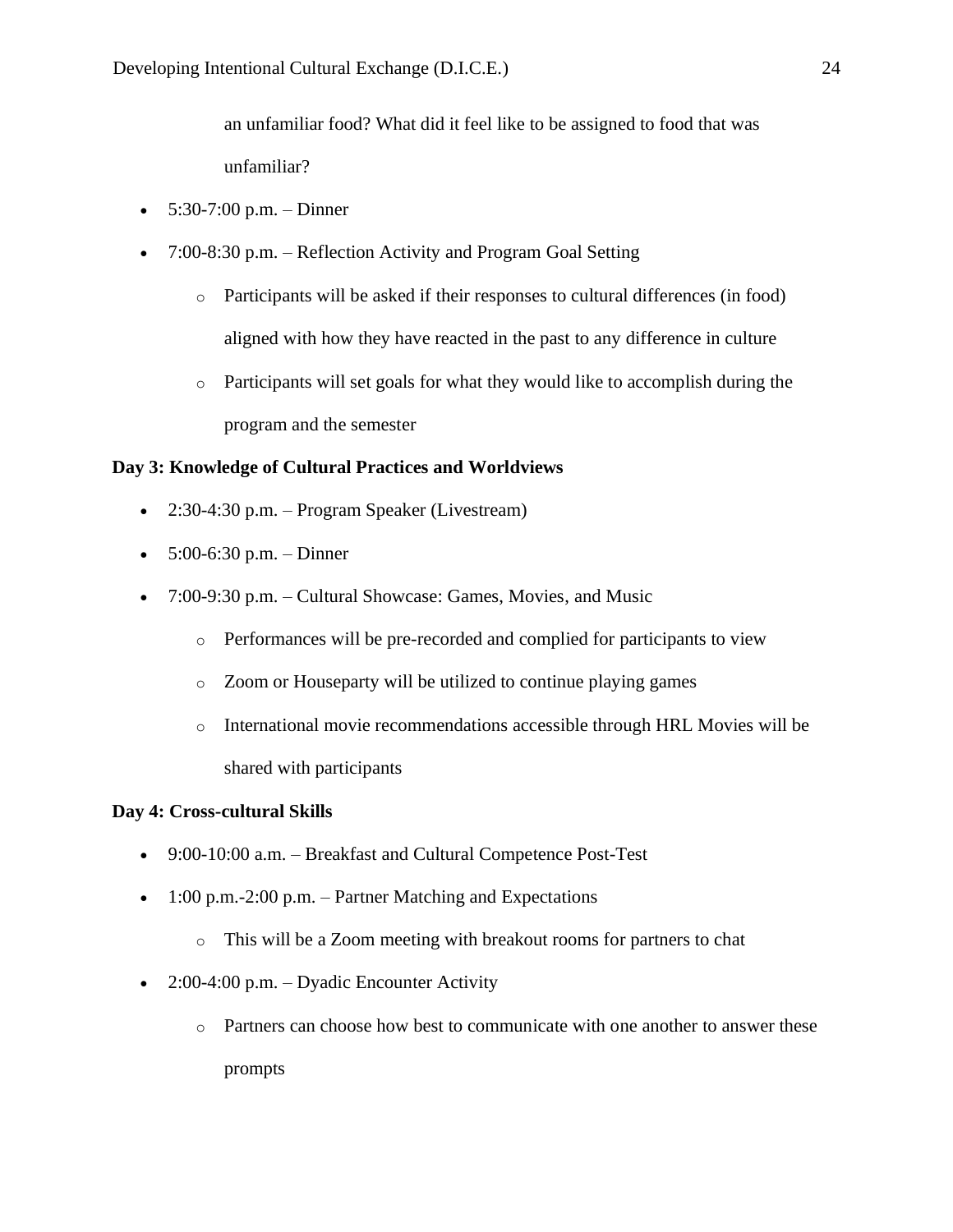## **Appendix C**

## **Cultural Competence Self-Test (Cohen & Goode, 1999)**

<span id="page-24-0"></span>Directions: Please enter A, B or C for each item listed below.

- $A =$ Things I do frequently
- $B =$ Things I do occasionally
- $C =$ Things I do rarely or never

## **Physical Environment, Materials & Resources**

- 1. \_\_\_\_ I display pictures, posters, artwork and other decor that reflect the cultures and ethnic backgrounds of my environment.
- 2. \_\_\_\_ I ensure that magazines, brochures and other printed materials I view reflect the different cultures of individuals in my environment.
- 3. \_\_\_\_ When using videos, films or other media resources for education or entertainment, I ensure that they reflect the cultures and ethnic background of my environment.
- 4. \_\_\_\_ I ensure that printed information disseminated by myself or my organization considers the average literacy levels of individuals reviewing the information.

## **Communication Styles**

1. When interacting with individuals and families who have limited English proficiency, I always keep in mind that:

\_\_\_\_ Limitations in English proficiency are in no way a reflection of their level of intellectual functioning.

\_\_\_\_ Their limited ability to speak the language of the dominant culture has no bearing on their ability to communicate effectively in their language of origin.

- \_\_\_\_ They may or may not be literate in their language of origin or English.
- 2. \_\_\_\_ For individuals and families who speak languages or dialects other than English, I attempt to learn and use key words in their language so that I am better able to communicate with them.
- 3. \_\_\_\_ I attempt to determine any familial colloquialisms used by individuals or families that may impact on understanding.
- 4. \_\_\_\_ When possible, I ensure that all notices and communication to individuals are written in their language of origin.
- 5. \_\_\_\_ I understand that it may be necessary to use alternatives to written communications for some individuals and families, as word of mouth may be a preferred method of receiving information.

## **Values & Attitudes**

1. \_\_\_\_ I avoid imposing values that may conflict or be inconsistent with those of cultures or ethnic groups other than my own.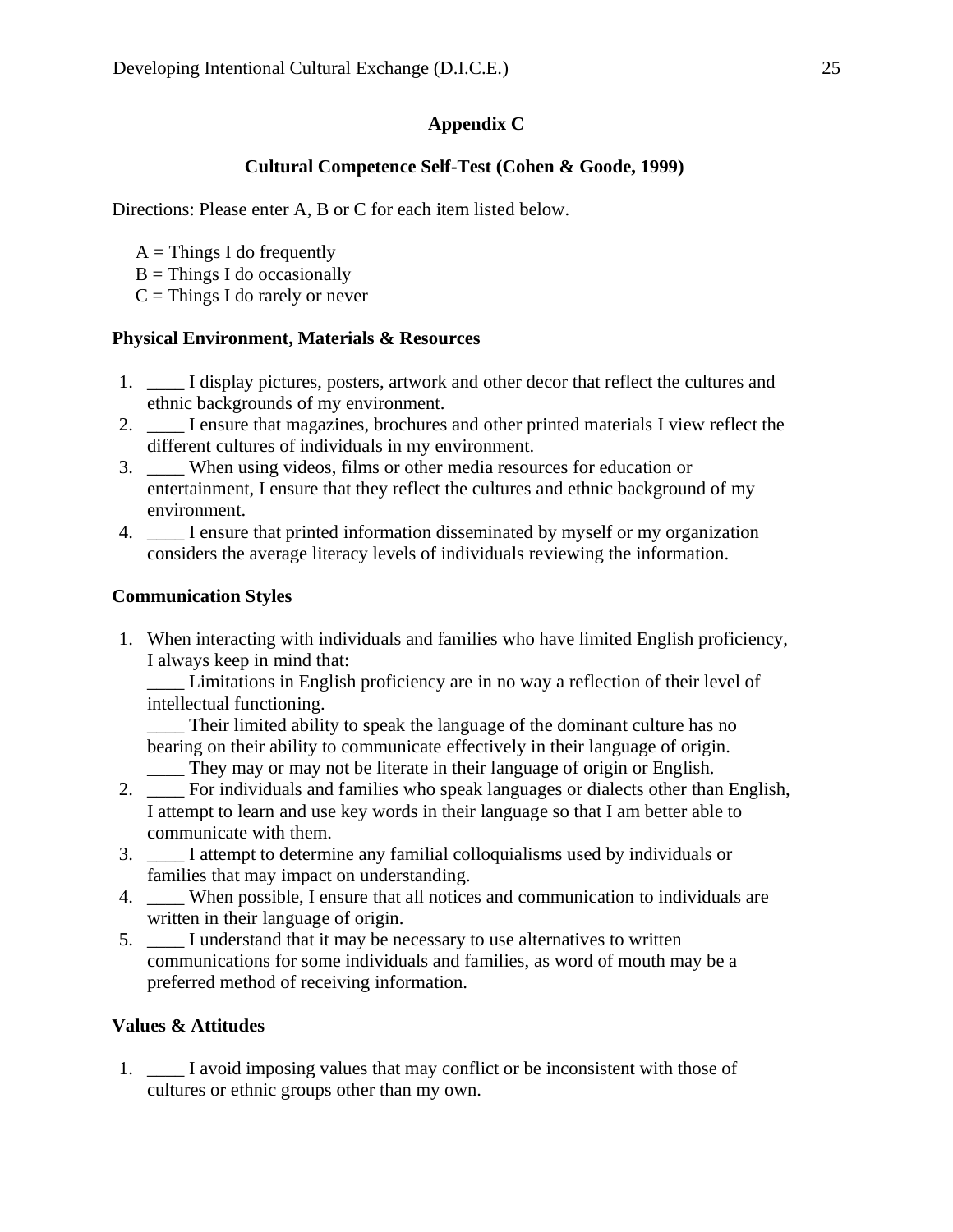- 2. I screen books, movies and other media resources for negative cultural, ethnic or racial stereotypes before sharing them with individuals.
- 3. \_\_\_\_ I intervene in an appropriate manner when I observe others engaging in behaviors that show cultural insensitivity, racial biases and prejudice.
- 4. \_\_\_\_ I recognize and accept that individuals from culturally diverse backgrounds may desire varying degrees of acculturation into the dominant culture.
- 5. \_\_\_\_ I understand and accept that family is defined differently by different cultures (e.g., extended family members, fictive kin, godparents).
- 6. \_\_\_\_ I accept and respect that male-female roles may vary significantly among different cultures and ethnic groups (e.g., who makes major decisions for the family).
- 7. \_\_\_\_ I understand that age and life-cycle factors must be considered in interactions with individuals and families (e.g., high value placed on the decision of elders, the role of eldest male or female in families, or roles and expectation of children within the family).
- 8. I accept that religion and other beliefs may influence how individuals and families respond to illnesses, disease and death.
- 9. \_\_\_\_ I understand that the perception of health, wellness and preventive health services have different meanings to different cultural or ethnic groups.
- 10. I recognize and accept that folk and religious beliefs may influence an individual's or family's reaction and approach to a child born with a disability, or later diagnosed with a disability, genetic disorder or special health care needs.
- 11. \_\_\_\_ I understand that grief and bereavement are influenced by culture.
- 12. \_\_\_\_ I seek information from individuals, families or other key community informants that will assist in adaptation to respond to the needs and preferences of culturally and ethnically diverse groups I encounter.
- 13. Before visiting in the home setting, I seek information on acceptable behaviors, courtesies, customs and expectations that are unique to the culturally and ethnically diverse groups I interact with.
- 14. I avail myself to professional development and training to enhance my knowledge, skills, and supports to culturally, ethnically, racially and linguistically diverse groups.
- 15. \_\_\_\_ I advocate for the review of my program or school's mission statement, goals, policies and procedures to ensure that they incorporate principles and practices that promote cultural and linguistic competence.

## **How to use this checklist**

This checklist is intended to heighten the awareness and sensitivity of personnel to the importance of cultural and linguistic competence. It provides concrete examples of the kinds of beliefs, attitudes, values and practices that foster cultural and linguistic competence at the individual level. There is no answer key with correct responses. However, if you frequently responded "C," you may not necessarily demonstrate beliefs, attitudes, values and practices that promote cultural and linguistic competence.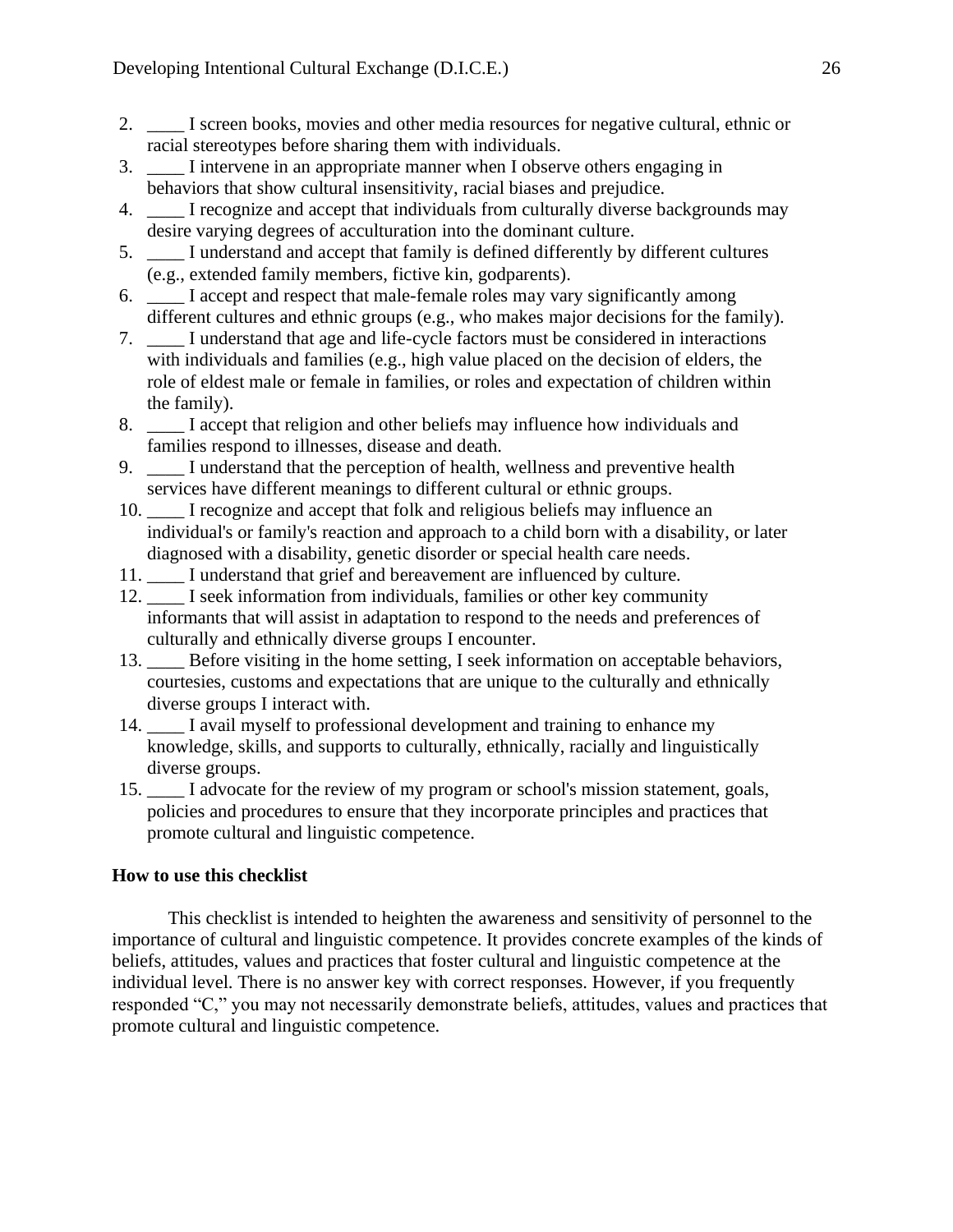#### References

- <span id="page-26-0"></span>Akanwa, E. E. (2015). International students in Western developed countries: History, challenges, and prospects. *Journal of International Students, 5*(3), 271-284. Retrieved from https://files.eric.ed.gov/fulltext/EJ1060054.pdf
- Arthur, N. (2017). Supporting international students through strengthening their social resources. *Studies in Higher Education, 42*(5), 887-894. doi: 10.1080/03075079.2017.1293876
- Briggs, P. & Ammigan, R. (2017). A collaborative programming and outreach model for international student support services. *Journal of International Students, 7*(4), 1080-1095. doi:10.5281/zenodo.1035969
- Chavoshi, S., Wintre, M., Dentakos, S., & Wright, L. (2017). A developmental sequence model to university adjustment of international undergraduate students. Journal of International Students, 7, 703–727. Retrieved from http://search.ebscohost.com/login.aspx?direct=true&db=eric&AN=EJ1140441&site=eho

st-live&scope=site

- Cohen, E. & Goode, T. D. (1999). *Policy brief 1: Rationale for cultural competence in primary health care*. National Center for Cultural Competence.
- Güvendir, M. (2018). The relation of an international student center's orientation training sessions with international students' achievement and integration to university. Journal of International Students, 8, 843–860. Retrieved from http://search.ebscohost.com/login.aspx?direct=true&db=eric&AN=EJ1180973&site=eho st-live&scope=site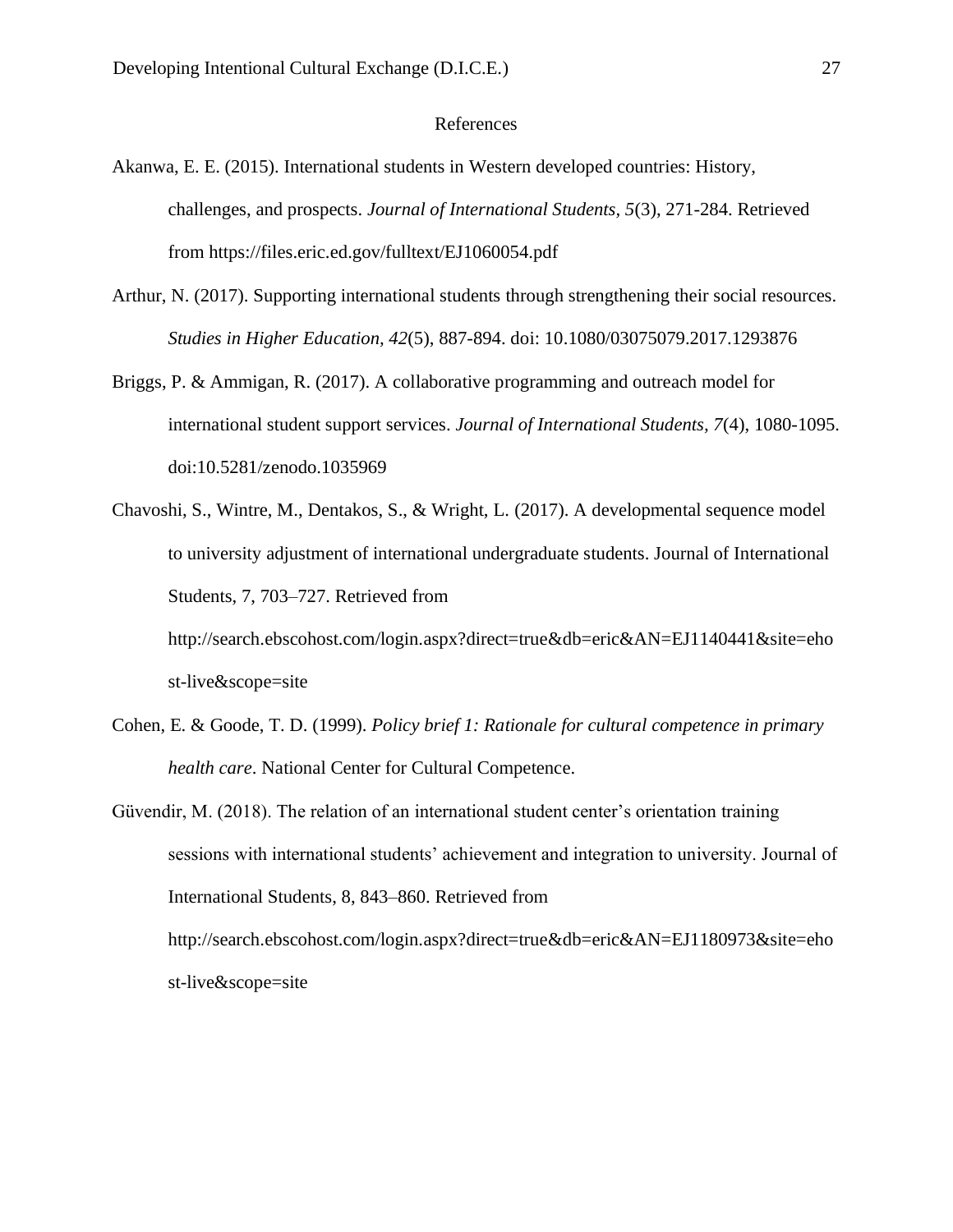Housing and Residence Life. (n.d.) Academic Peer Mentor. Retrieved from

https://www.bsu.edu/campuslife/housing/get-involved/employment/academic-peermentor

Kim, E. (2012). An alternative theoretical model: Examining psychosocial identity development of international students in the United States. College Student Journal, 46, 99–113. Retrieved from http://search.ebscohost.com/login.aspx?direct=true&db=eric&AN=EJ991173&site=ehost

-live&scope=site

- Koseva, P. (2017). Internationalizing campus partners. *Journal of International Students, 7*(3), 876-892. doi:10.5281/zenodo.570039
- Marangell, S., Arkoudis, S., & Baik, C. (2018). Developing a host culture for international students: What does it take? Journal of International Students, 8, 1440–1458. Retrieved from

http://search.ebscohost.com/login.aspx?direct=true&db=eric&AN=EJ1184695&site=eho st-live&scope=site

- Martirosyan, N. M., Bustamante, R. M., & Saxon, D. P. (2019). Academic and social support services for international students: Current practices. *Journal of International Students, 9*(1), 172-191. doi:10.32674/jis. v9i1.275
- Montgomery, K. (2017). Supporting Chinese undergraduate students in transition at U.S. colleges and universities. Journal of International Students, 7, 963–989. Retrieved from http://search.ebscohost.com/login.aspx?direct=true&db=eric&AN=EJ1160772&site=eho st-live&scope=site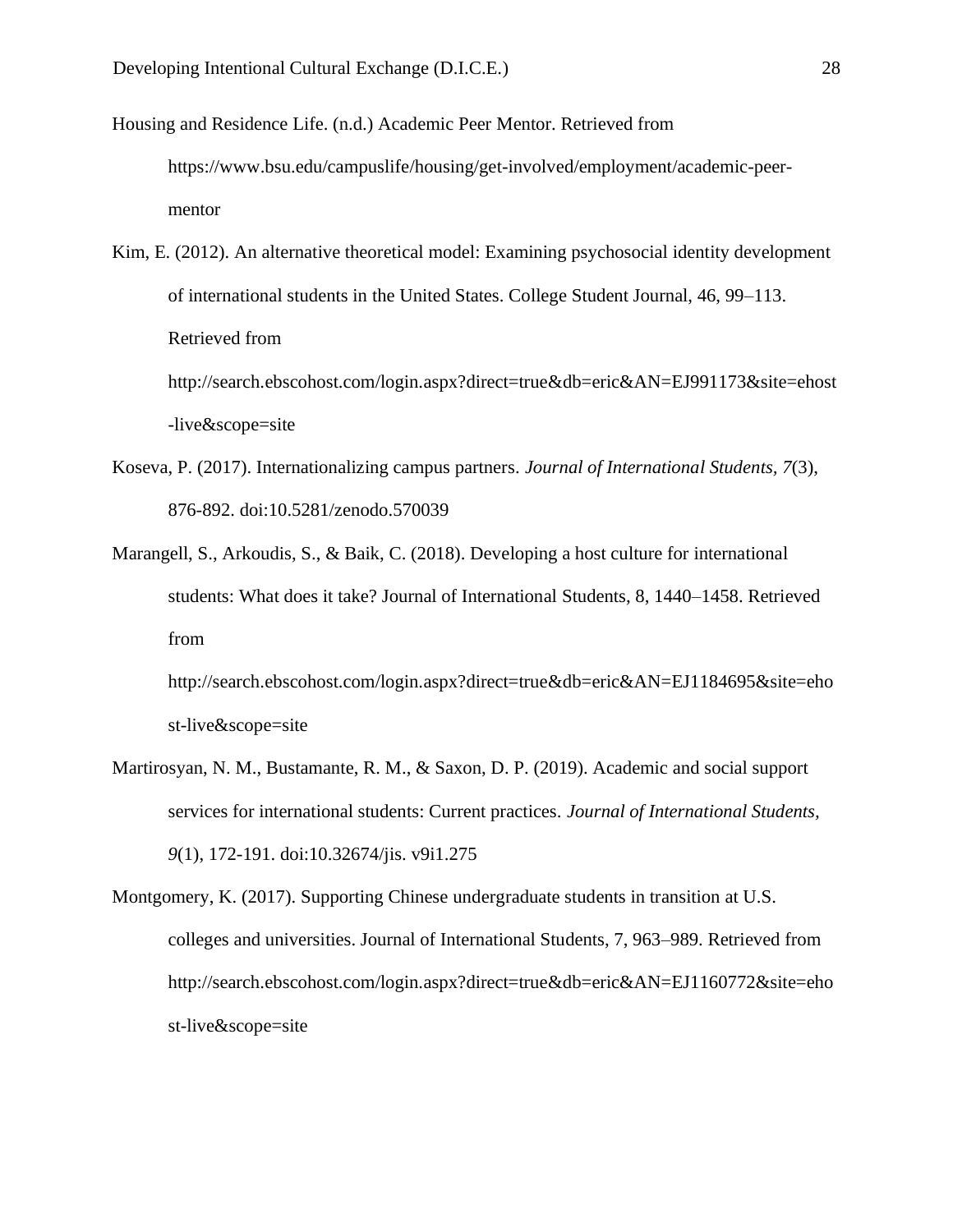Office of the Provost. (n.d.) Cultural Competency. Retrieved from https://uh.edu/provost/university/qep/outcomes/slo-cultural-competency/

- Redden, E. (2014, April 30). *Bridge or back door?* Retrieved from https://www.insidehighered.com/news/2014/04/30/look-landscape-pathway-programsinternational-students-run-cooperation-profit
- Redden, E. (2019, July 22). *To be test optional or not to be, for international students.* Retrieved from https://www.insidehighered.com/admissions/article/2019/07/22/colleges-go-testoptional-domestic-applicants-they-take-different
- Schulte, S. & Choudaha, R. (2014). Improving the experiences of international students. *Change: The Magazine of Higher Learning*, *46*(6), 52-58. doi: 10.1080/00091383.2014.969184
- Smith, D. (1978). Dyadic encounter: The foundation of dialogue and group process. *Small Group Behavior*, *9*(2), 287–304. doi: 10.1177/104649647800900206
- Tas, M. (2013). Promoting diversity: Recruitment, selection, orientation, and retention of international students. *Journal of International Education and Leadership, 3*(2). Retrieved from https://files.eric.ed.gov/fulltext/EJ1136026.pdf
- University of Missouri. (2020, January 03). What is a SOAR analysis? *Journalism – Strategic communication*. Retrieved from https://libraryguides.missouri.edu/stratcomm

Van Horne, S., Lin, S., Anson, M., & Jacobson, W. (2018). Engagement, satisfaction, and belonging of international undergraduates at U.S. research universities. Journal of International Students, 8, 351–374. Retrieved from http://search.ebscohost.com/login.aspx?direct=true&db=eric&AN=EJ1166761&site=eho st-live&scope=site